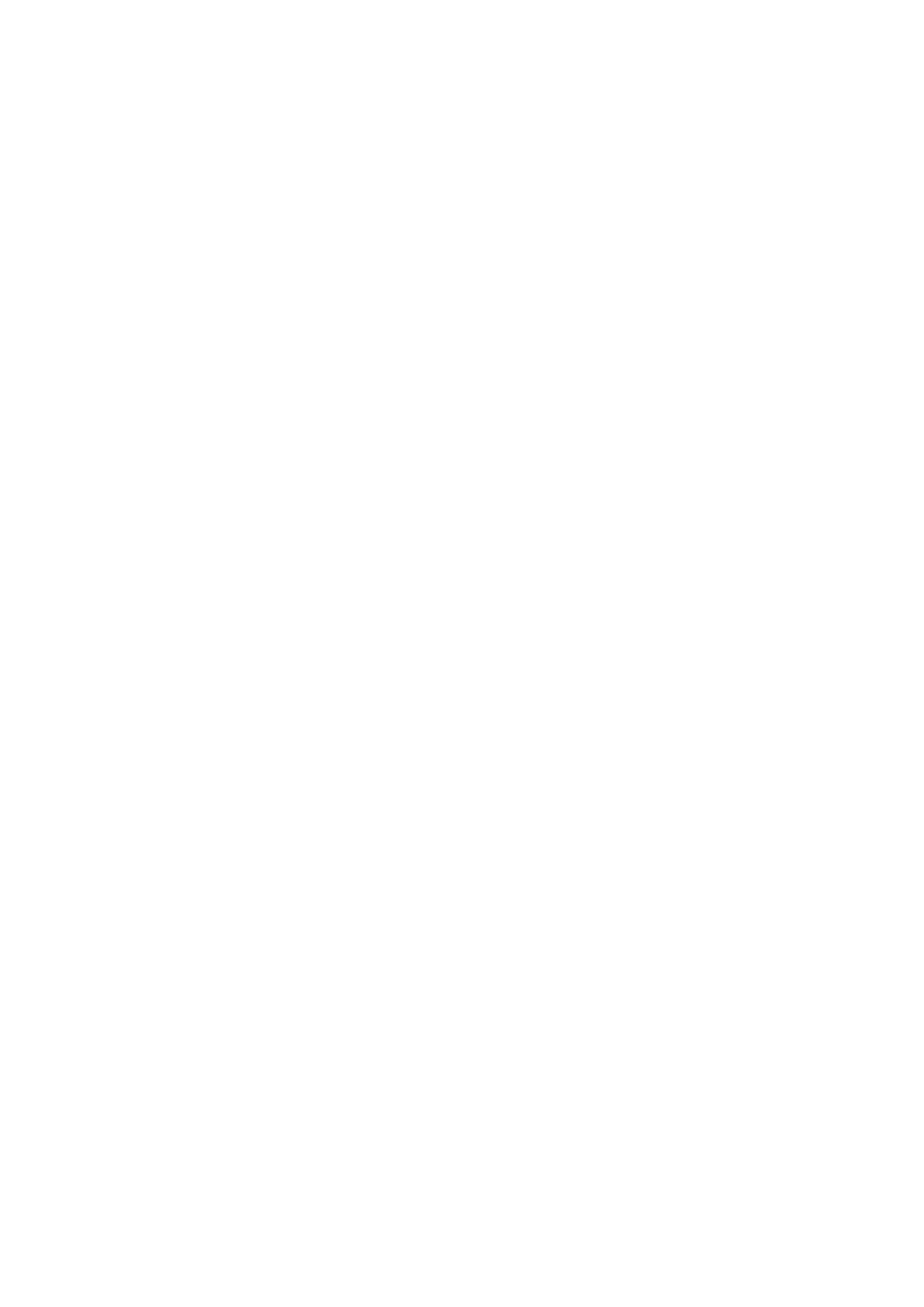This document outlines the Service Level Specification for Flood Forecasting and Warning Services provided by the Commonwealth of Australia through the Bureau of Meteorology for the State of South Australia in consultation with the South Australian Flood Warning Consultative Committee.

Service Level Specification for Flood Forecasting and Warning Services for South Australia

Published by the Bureau of Meteorology GPO Box 1289 Melbourne VIC 3001 (03) 9669 4000 www.bom.gov.au

With the exception of logos, this guide is licensed under a Creative Commons Australia Attribution Licence. The terms and conditions of the licence are at www.creativecommons.org.au

© Commonwealth of Australia (Bureau of Meteorology) 2020. Cover image: Flood waters crossing the ford, Onkaparinga River at Oakbank, July 2010. Photo taken by the Bureau of Meteorology.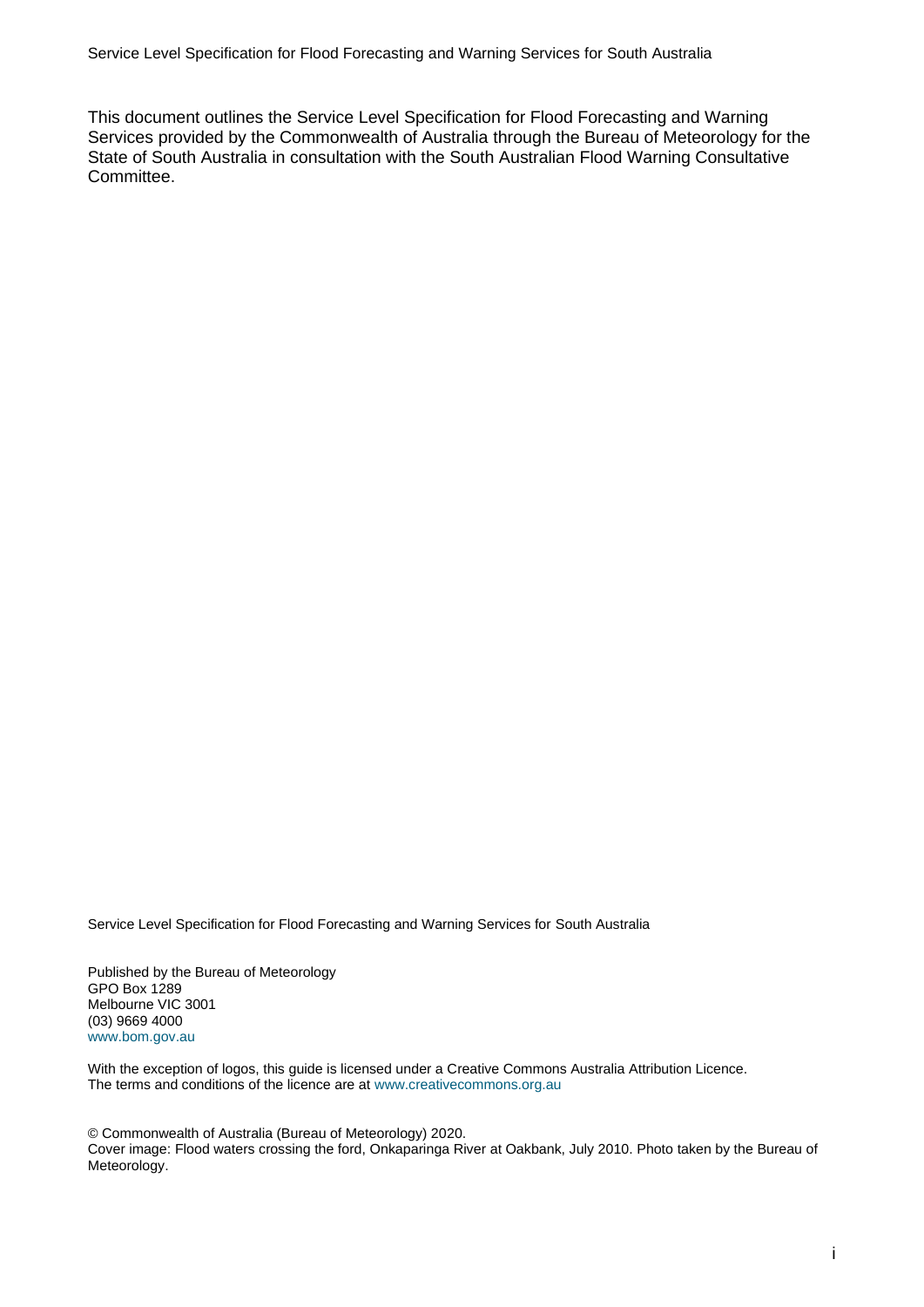# **Table of Contents**

| $2^{\circ}$ |  |
|-------------|--|
|             |  |
|             |  |
|             |  |
| 6           |  |
|             |  |

# **List of Schedules**

| Schedule 2b: Forecast locations where predictions are dependent on SA Water Storage 22     |  |
|--------------------------------------------------------------------------------------------|--|
|                                                                                            |  |
|                                                                                            |  |
|                                                                                            |  |
|                                                                                            |  |
| Schedule 7: List of flood warning related products issued by the Bureau in South Australia |  |
|                                                                                            |  |

# **List of Appendices**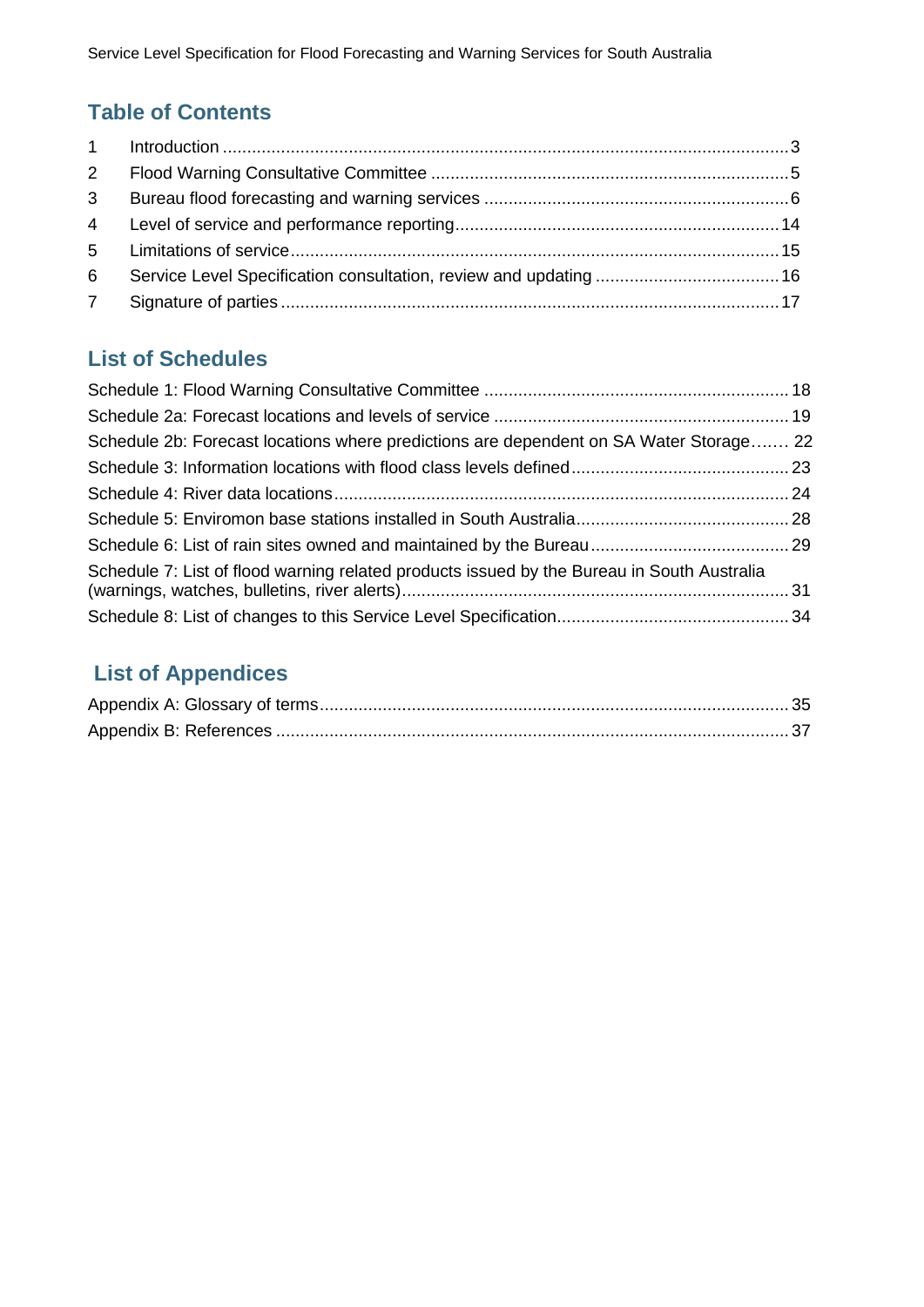# <span id="page-4-0"></span>**1 Introduction**

- **1.1** The purpose of this Service Level Specification is to document and describe the flood forecasting and warning services provided by the Bureau of Meteorology (the Bureau) in South Australia.
- **1.2** The Bureau's flood forecasting and warning services are provided within the context of the Total Flood Warning System as defined in the Australian Emergency Manuals Series, Manual 21 Flood Warning (Australian Government, 2009 and illustrated in Figure 1).



#### **Figure 1: The components of the Total Flood Warning System (Australian Emergency Manual Series, Manual 21 Flood Warning, Australian Government 2009)**

- **1.3** The Total Flood Warning System recognises that a fully effective flood warning service is multifaceted in nature and its development and operation involves input from a number of agencies each with specialised roles to play. It is vital that the agencies involved work in close cooperation through all stages of developing and operating the system. The services described here are the Bureau's contribution to the Total Flood Warning System.
- **1.4** The Bureau's main role in the Total Flood Warning System is focussed on monitoring and prediction, and to a lesser extent interpretation, message construction, and communication components (see Appendix A for descriptions). The Bureau also contributes to review activities and takes a role in the planning and coordination activities associated with ensuring that the activities of all agencies and appropriate linkages are well coordinated. The roles and responsibilities of all key stakeholders involved in the provision of a flood warning service in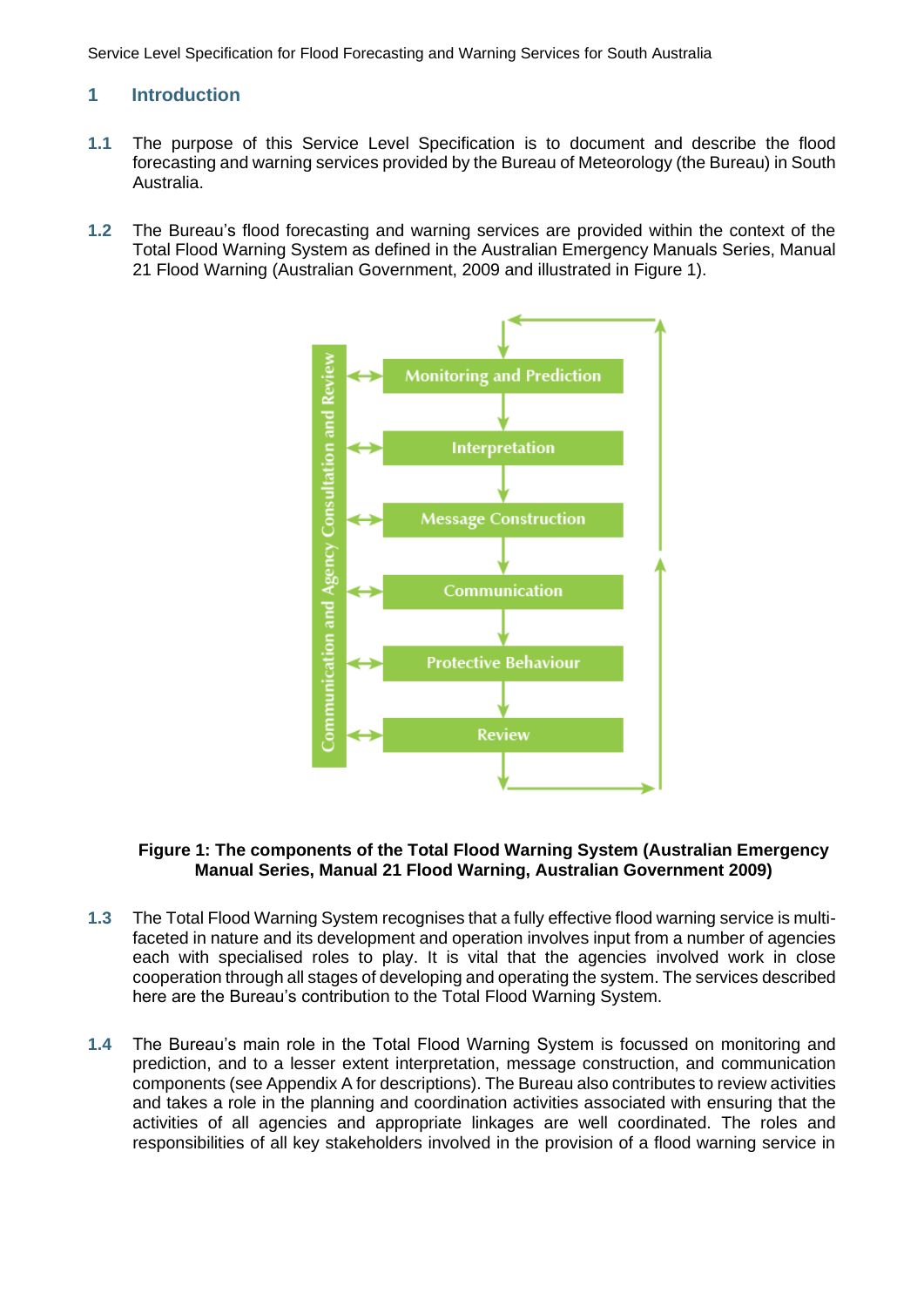South Australia are described in th[e National Arrangements for Flood Forecasting and Warning](http://www.bom.gov.au/water/floods/index.shtml) [\(Bureau of Meteorology, 2015\)](http://www.bom.gov.au/water/floods/index.shtml) 1 .

- **1.5** This Service Level Specification is concerned with describing the Bureau's role in the Total Flood Warning System and its interaction with other stakeholders as described in the National Arrangements. This is to ensure that the service the Bureau is providing in support of each of the relevant components of the Total Flood Warning System is understood by the Bureau and other stakeholders.
- **1.6** A description of the activities that make up the Bureau's flood forecasting and warning services for South Australia is given in Section 3. This set of activities, associated products and target levels of service constitute the current standard services provided freely by the Bureau. The Bureau also provides supplementary services on a commercial or cost recovery basis but they are not covered in the document.

<sup>1</sup> The National Arrangements for Flood Forecasting and Warning (2015) is available on the Bureau's website: http://www.bom.gov.au/water/floods/index.shtml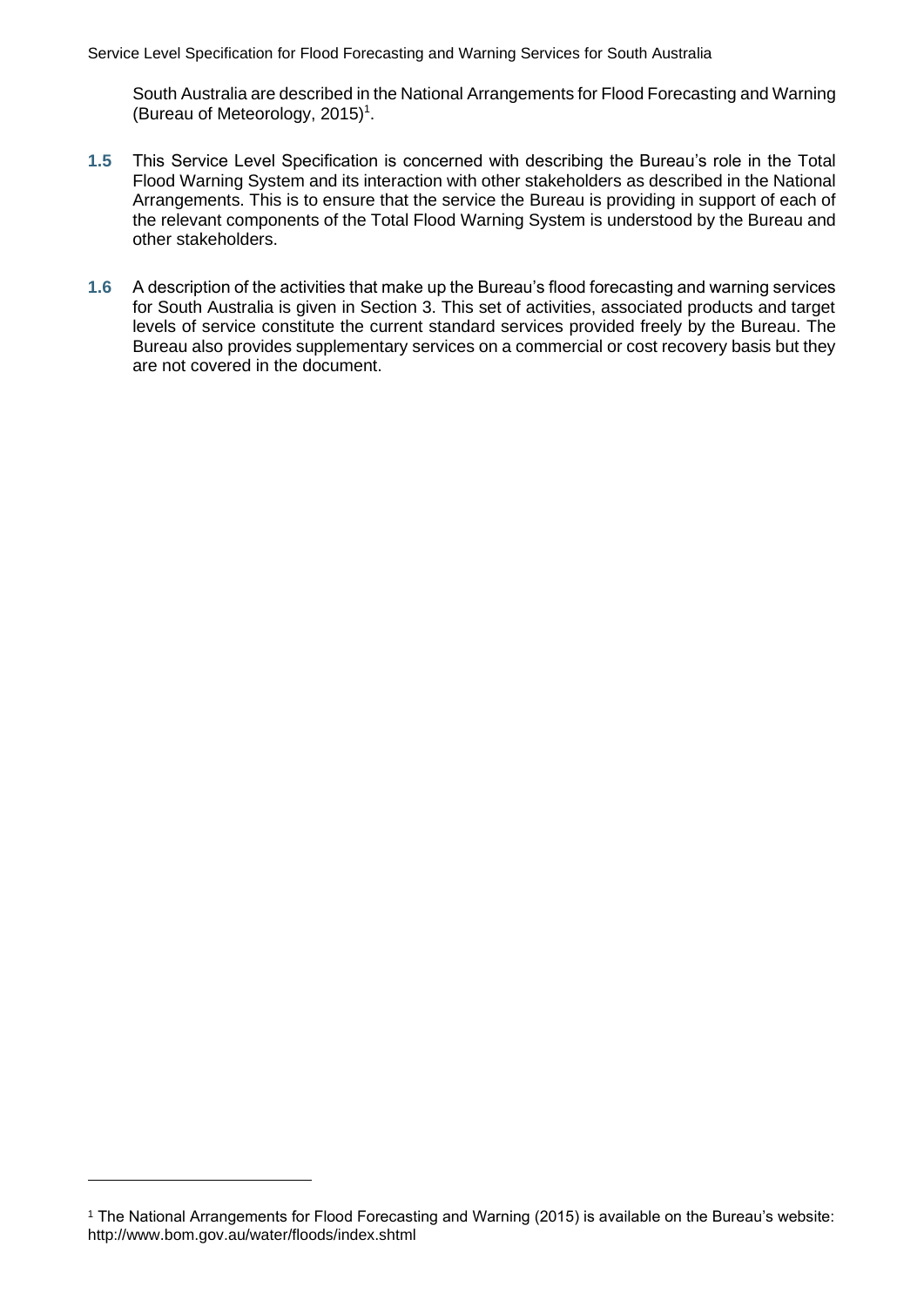# <span id="page-6-0"></span>**2 Flood Warning Consultative Committee**

- **2.1** The South Australian Flood Warning Consultative Committee provides the Bureau's key stakeholder's with a consultation mechanism for its flood forecasting and warning services. As such, the committee is responsible for reviewing this Service Level Specification on an annual basis or as required.
- **2.2** The overall role of the South Australian Flood Warning Consultative Committee is to coordinate the development and operation of flood forecasting and warning services in South Australia, acting as an advisory body to the Bureau and participating State and local government agencies. Membership and terms of reference for this committee in South Australia are detailed in Schedule 1.
- **2.3** The Bureau chairs and provides the secretariat support to the South Australian Flood Warning Consultative Committee, which meets six monthly depending on need and activity.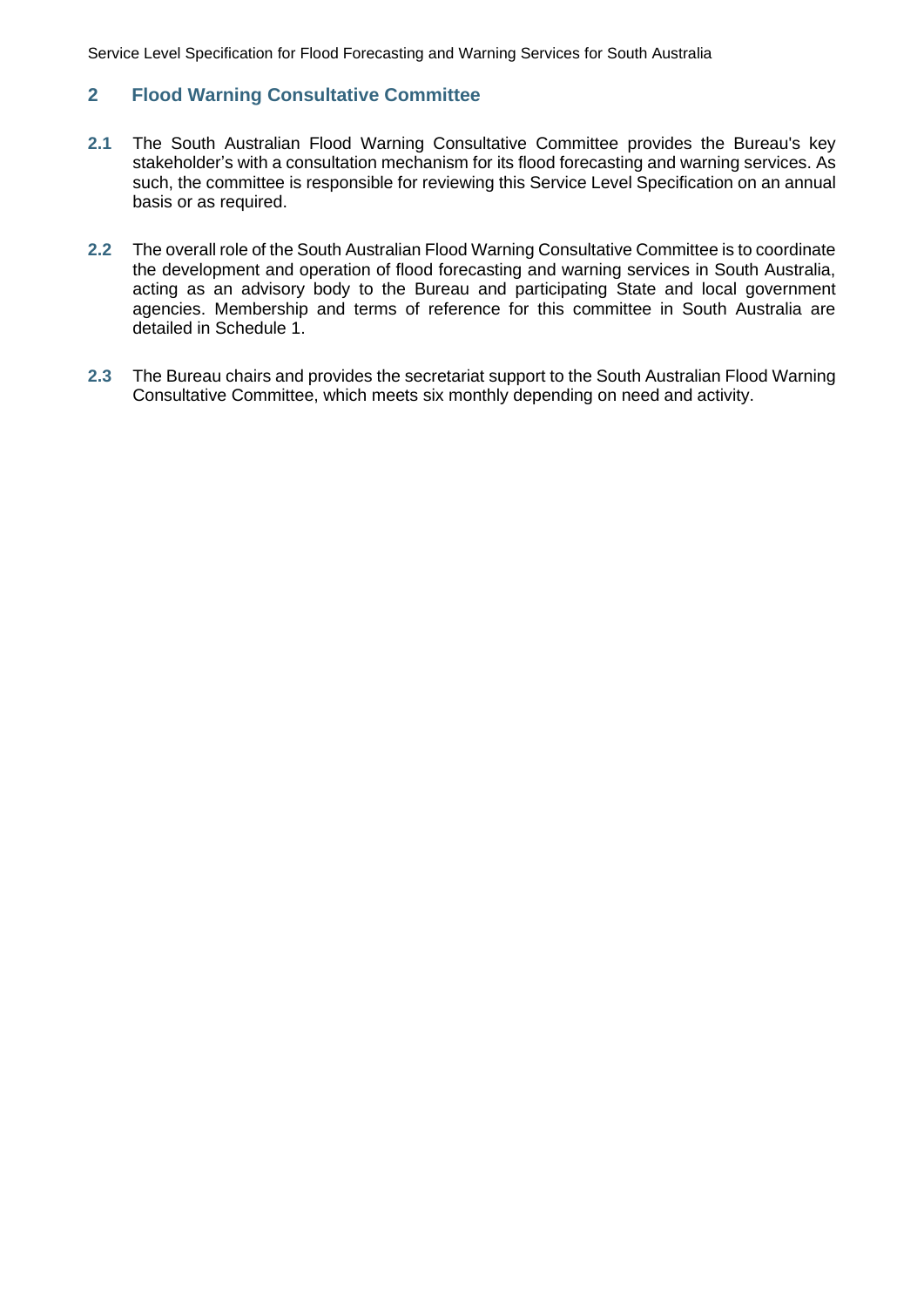# <span id="page-7-0"></span>**3 Bureau flood forecasting and warning services**

- **3.1** The scope of services covered by this Service Level Specification is confined to those dealing with riverine flooding caused by rainfall where typical rain-to-flood times are six hours or more. Flash flooding (rain-to-flood times less than six hours) and flooding caused purely by elevated sea levels are not covered, nor are the weather forecasting and other services the Bureau provides that contribute to the flood forecasting and warning service, including Severe Weather, Severe Thunderstorm Warnings, Tropical Cyclone Warnings, provision of radar data and rainfall forecasts.
	- **3.1.1** However, a number of locations have been included in Schedule 2 where the forecast lead times are less than six hours due to them being located in the upper reaches of the catchments.
	- **3.1.2** The schedules listing stations being used for flood forecasting and warning include a number of locations which have been installed primarily for monitoring flash flooding by the councils because of their use in enhancing situational awareness and modelling.
- **3.2** The nature of the services covered by this Service Level Specification include undertaking the routine catchment monitoring and river height prediction activities necessary for operation of the Total Flood Warning System, as well as issuing and publishing specific warning and data products. These activities are listed below with further detail and associated performance measures provided in subsequent sections.
	- Collect and publish rainfall and river level data
	- Routine monitoring of flood potential
	- Flood modelling and prediction
	- Automated information and alerting
	- Issue flood watches
	- Issue flood warnings
	- Communication of flood warnings and flood watches
	- Data networks, communications and storage
	- **Operations**
	- Maintain systems to collect data and flood information
	- Planning and liaison
	- Support for emergency management training and exercises
- **3.3** Collect and publish rainfall and river level data
	- **3.3.1** The collection and publishing of rainfall and river levels is an important component of the overall service. Apart from use by the Bureau for data analysis and its hydrological modelling for flood predictions, the data is also used by the emergency service agencies, numerous operational agencies, businesses and the public to monitor rainfall and river conditions. To assist in describing the service, the locations where river height; dam, weir or lake level; and tidal observations are made are categorised into three types; namely forecast location (Schedule 2), information location (Schedule 3) and data location (Schedule 4).
		- **Forecast location** is a location for which the Bureau provides a forecast of future water level either as the class of flood that is predicted (minor, moderate or major) or as a level and class – refer to Appendix A for definitions. At these locations observed data, flood classifications and additional qualifying information will also be available (Schedules 2).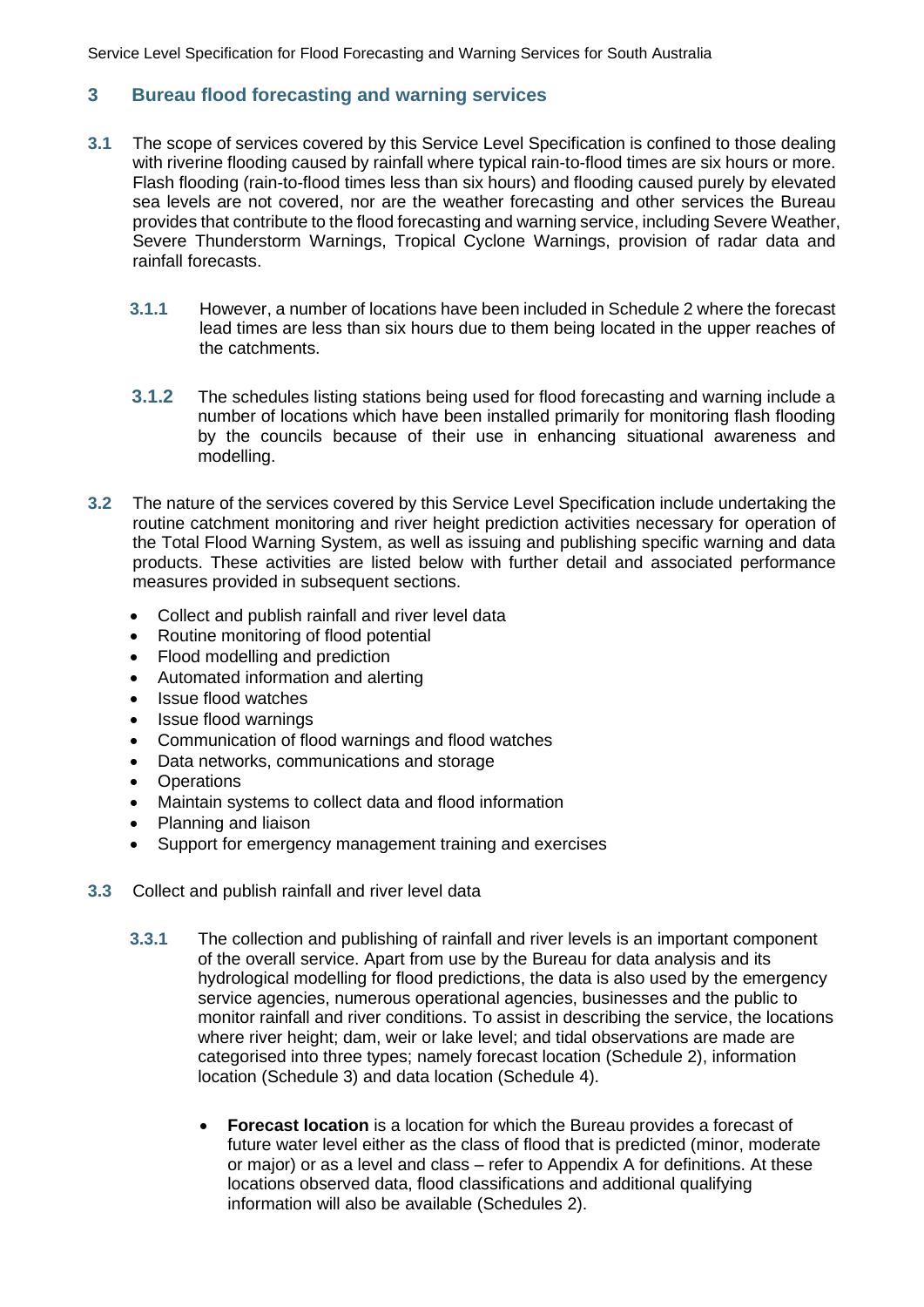- **Information location** is a location at which flood classifications are defined and observations of water level data are provided. At these locations forecasts of future water level are not produced. Other key thresholds may be defined and reported against (Schedule 3).
- **Data location** is a location for which just the observed water level data is provided. Flood classifications are not available for these locations and forecasts of future water level are not produced (Schedule 4).
- **3.3.2** An indicative level of priority has been assigned to each observing site and key communication infrastructure such as radio repeaters (Schedules 2-4 and 6) based on a three tiered scheme [\(Table 1\)](#page-8-0). The priority level was defined by Bureau forecasters based on the expected impact to the Bureau's services. The impacts identified are the expected outcome of a service outage at that site during a flood emergency. Impact is described in terms of forecast performance and the Bureau's ability to provide a flood warning service. Note that the scope of this priority scheme is limited to consideration of the requirements of forecasting and prediction only and should not be confused with any other priority assigned to that site by third party owners or other users.

<span id="page-8-0"></span>

| <b>Priority</b><br>Level | Impact on<br>performance                | Impact on service delivery                                                              | <b>Description</b>                                                    |  |  |
|--------------------------|-----------------------------------------|-----------------------------------------------------------------------------------------|-----------------------------------------------------------------------|--|--|
| High                     | Very difficult to meet<br>target        | Direct and significant high level<br>impact for the site and/or<br>downstream locations | Degradation of service highly likely.                                 |  |  |
| <b>Medium</b>            | Difficult to meet target                | Some impact for the site and/or<br>downstream locations.                                | Possible degradation of service.                                      |  |  |
| Low                      | Not likely to affect<br>meeting targets | Little impact on the site and/or<br>downstream location                                 | No change in service. Lower possibility<br>of degradation of service. |  |  |

#### **Table 1 Site priority**

**Note***:* Multiple outages within a given network will lead to a higher impact levels and greater service degradation. Table 1 indicates the effect of a single site failure within an otherwise functional network.

- **3.4** Routine monitoring of flood potential
	- **3.4.1** The Bureau will maintain an awareness of catchment conditions and monitor the potential for riverine flooding. This monitoring activity will be supported by the Bureau's weather services as required and is an activity undertaken to plan future flood operations.
- **3.5** Flood modelling and prediction
	- **3.5.1** The Bureau will develop and maintain prediction systems for the forecast locations listed in Schedule 2a.
	- **3.5.2** The Bureau prediction systems can include real-time hydrologic models, simple peak to peak correlations and other hydrologic techniques as appropriate.
	- **3.5.3** The Bureau prediction systems will be maintained and updated following significant events or when new data becomes available.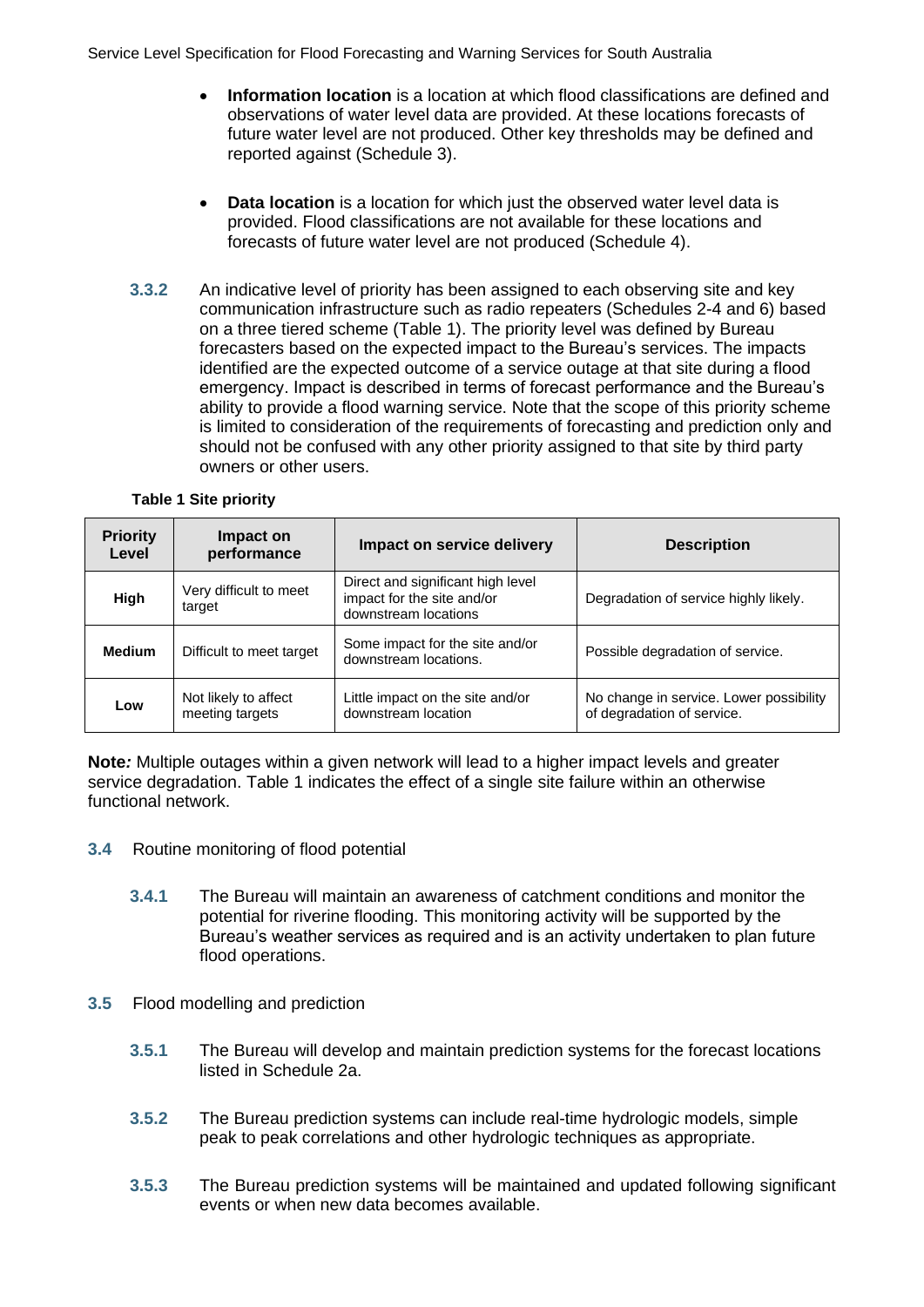- **3.5.4** The target level of performance for the prediction at each forecast location is given in Schedules 2a and 2b.
- **3.5.5** The responsibility for flood modelling and prediction services for the Lower Murray rests with the Department for Environment and Water (DEW).
- **3.5.6** The Bureau's flood modelling and prediction services for locations downstream of SA Water major controlled storages are dependent on communication of release activities to the Bureau. Forecast locations impacted by SA Water dam release activities are detailed in Schedule 2b.
- **3.6** Automated information and alerting
	- **3.6.1** In South Australia, the Bureau currently provides a threshold-based rainfall and river alarming service for riverine flooding for Torrens, Gawler and Onkaparinga.
- **3.7** Issue flood watches
	- **3.7.1** The Bureau will issue flood watches when the combination of forecast rainfall and catchment conditions indicates flooding is possible. The catchments and basins covered by flood watches include all those listed in Schedule 10. Note that flood watches may cover catchments that do not have established flood warning services.
	- **3.7.2** The primary purpose of a flood watch is to provide early advice to communities and the relevant emergency service organisations of the potential flood threat from a developing weather situation. Typically, a flood watch is issued 1 to 4 days before an anticipated flood event depending on the confidence in rainfall forecasts.
	- **3.7.3** Flood watches will be communicated by the Bureau using the dissemination methods detailed in section 3.9.
- **3.8** Issue flood warnings
	- **3.8.1** In general flood warnings are issued based on the following criteria:
		- The river level of at least one forecast location (listed in Schedule 2) is expected to reach and or exceed or has exceeded the minor flood level;
		- The flood class levels or trigger heights defined at forecast locations are expected to be exceeded (refer to Schedule 2a);
		- River levels above the minor levels are expected at widespread information locations (refer to Schedule 3).

The specific initiating criteria, if any, for each flood warning product is listed in Schedule 10.

**3.8.2** Flood warnings may include either **qualitative** or **quantitative** predictions at forecast locations or a statement about future flooding in more **generalised** terms as outlined in Table 2. The type of prediction included is commensurate with user requirements, the availability of real time rainfall and river level data, and the capability of available flood prediction systems. A flood warning may contain **generalised, quantitative** and **qualitative** predictions and typically start with more **generalised** information and become more specific as data becomes available as the event develops and progresses.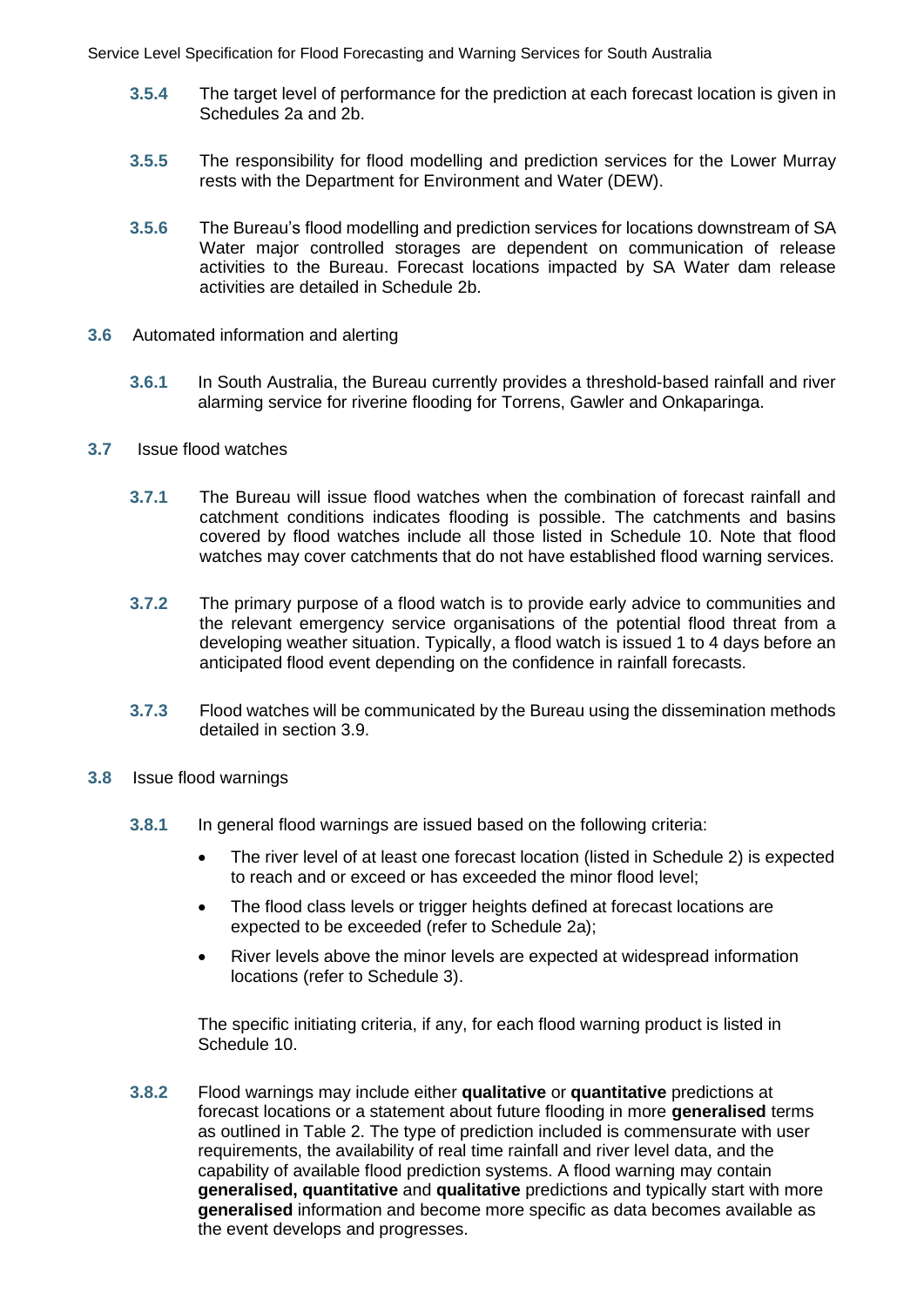- **3.8.3 Quantitative** predictions include expected flood class (minor, moderate or major) with more specific information on the height and time of water levels at the forecast locations identified in Schedules 2a and 2b. A **quantitative** prediction can be a specific level or a range of levels, and detailed timing down to blocks of a minimum of 3-6 hours. **Quantitative** predictions are based on all available information at the time of warning issue. The target lead time of the river height prediction for each forecast location where **quantitative** predictions are provided is given in Schedules 2a and 2b. For an example of a **quantitative** prediction refer to Table 2.
	- **3.8.3.1** For the Bureau to be able to provide a **quantitative** prediction at a location, it is essential to have a suitable network of rainfall and river level sites upstream with data coming in real time, sufficient historical data to calibrate the flood forecasting model, a reliable rating table and documented flood impacts and flood classifications.
- **3.8.4 Qualitative** predictions include expected flood class (minor, moderate or major) and timing of flooding at the forecast locations identified in Schedules 2a and 2b. The timing is indicated in blocks of six, 12 or 24 hours, using the terms such as early morning, afternoon or overnight. Such predictions are based on all available information at that time and may include advice on the peak classification that is expected or has occurred at that location. The target lead time for each forecast location where only **qualitative** predictions are provided are given in Schedules 2a and 2b. For an example of a **qualitative** prediction refer to Table 2.
	- **3.8.4.1** For the Bureau to be able to provide **qualitative** prediction at a location, it is essential to have at least some rainfall and river level sites upstream of the location with data coming in real time, at least some historical flood data to calibrate the flood forecasting model, a reasonable rating table and documented flood impacts and flood classifications.
- **3.8.5** The Bureau may also issue flood warnings with more **generalised** predictions and information when there are not enough data to make specific predictions or in the developing stages of a flood. These warnings contain generalised statements advising that flooding is expected and may include forecast trend (rising or falling) (for examples refer to Table 2).
- **3.8.6** The typical target accuracy of a **quantitative** water level prediction is that 70% are within 0.3 or 0.6 metres of the observed water level. Specific accuracy targets by location are defined in Schedules 2a and 2b. Achievement of these targets is not possible in all floods or at all locations. In general predictions of a flood peak are more accurate than "reach" or "exceed" predictions that are issued during the developing stages of a flood. This is due to uncertainty of future rainfall rates and/or upstream floodplain behaviour that are used when making those predictions.
- **3.8.7** A list of the flood warnings issued in South Australia, along with the basin/river to which they apply is included in Schedule 10. Details about forecast locations in each basin/river are included in Schedules 2a and 2b.
- **3.8.8** Flood warning summaries A summary of watches and warnings that are current is provided to help media and other users readily access information.
- **3.8.9** Schedule 10 includes the River Murray warning product for which flood predictions are provided by the Department of Environment, Water and Natural Resources.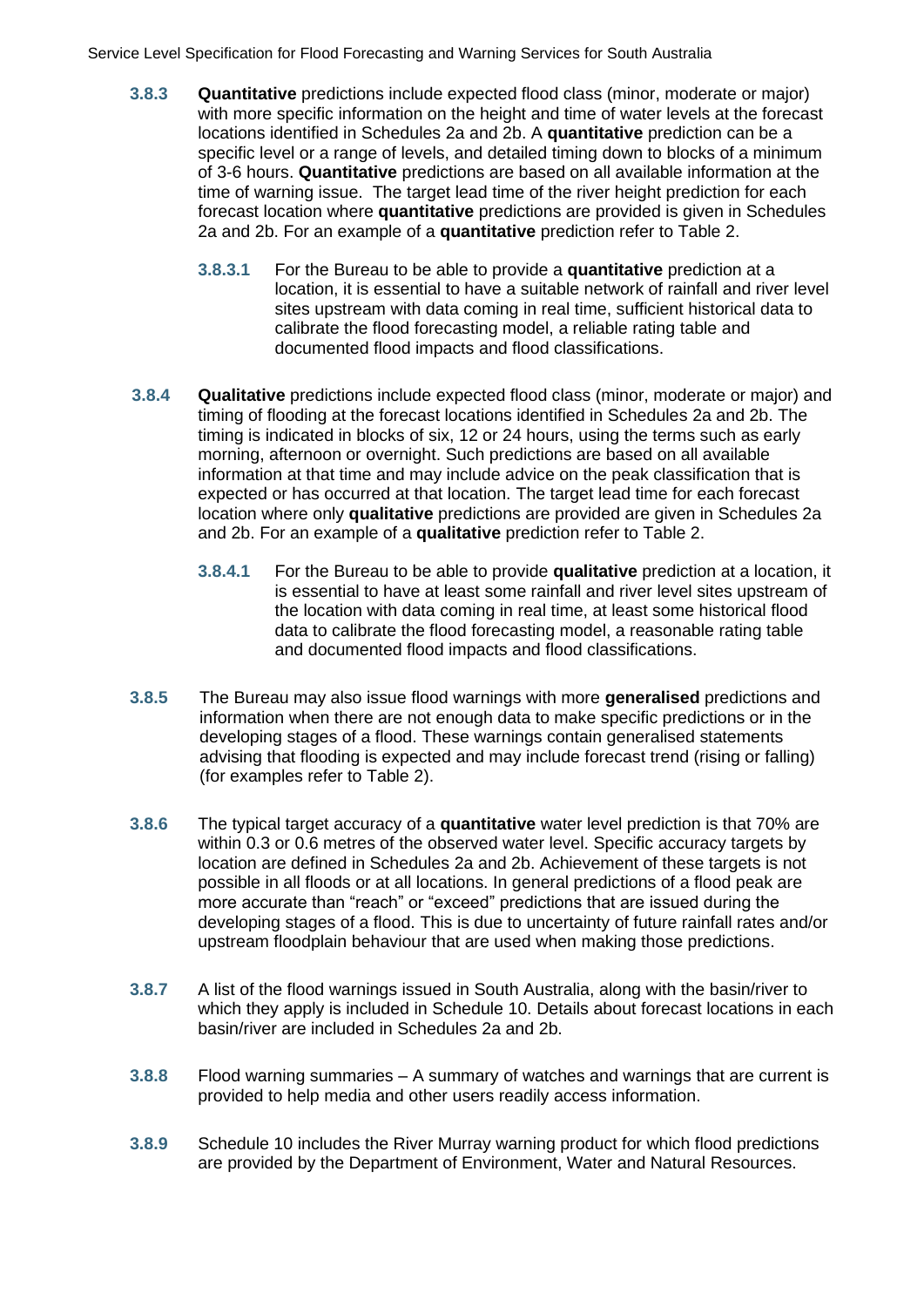| <b>Prediction</b><br>type | <b>Height</b><br>prediction                                                       | Time of<br>prediction                                    | <b>Example</b>                                                                                                                                                                                                                          |
|---------------------------|-----------------------------------------------------------------------------------|----------------------------------------------------------|-----------------------------------------------------------------------------------------------------------------------------------------------------------------------------------------------------------------------------------------|
| Quantitative              | Numerical prediction<br>- Any Height<br>- Peak Height<br>Can refer to flood class | More specific.<br>typically in blocks<br>of 3 to 6 hours | The Gawler River at Gawler West is expected to<br>peak near 8.0 metres (major flooding) about 6pm<br>Sunday.<br>The Onkaparinga River at Verdun is predicted to<br>reach 4.5m (minor flooding) between 2pm and 3pm<br>Friday afternoon. |
| Qualitative               | Refers to flood class<br>(minor, moderate or<br>major)                            | Range of times<br>(6, 12 or 24 hour<br>blocks)           | Minor flooding is expected in the North Para River at<br>Penrice during Saturday afternoon.<br>The North Para River at Yaldara is expected to peak<br>above the Major Flood Level during Sunday evening.                                |
| Generalised               | No height prediction -<br>forecast trend (rising or<br>falling)                   | Range of times<br>(24 hour blocks)                       | Flooding is expected in Bremer River at Wanstead<br>Rd during Saturday.                                                                                                                                                                 |

**Table 2. Prediction type description**

- **3.9** Communication of flood warnings and flood watches
	- **3.9.1** Flood watches and warnings will be issued directly to a list of stakeholders with emergency management responsibilities. This list is maintained by the Bureau but is not detailed in this document. The direct dissemination methods supported include email, fax and the internet protocols such as File Transfer Protocol (FTP).
	- **3.9.2** The format of messaging in flood related products will conform to a nationally consistent standard determined by the Bureau, in consultation with the Flood Warning Consultative Committee.
	- **3.9.3** Flood watches and warnings are also communicated by the Bureau via:
		- **3.9.3.1 Radio:** Radio stations, particularly the ABC, broadcast flood warning information as part of their news bulletins, or whenever practicable. This form of broadcast may be covered in separate agreements between the Bureau and broadcasters.
		- **3.9.3.2 Weather warning service:** Flood warning information is recorded on a contracted telephone information service. Calls to this service incur a feefor-service charge.
		- **3.9.3.3 Internet:** Flood watches and warnings are published on the Bureau's public web site and available by File Transfer Protocol (FTP) and Rich Site Summary (RSS) along with related rainfall and river level information (see 3.12).
		- **3.9.3.4 Social Media:** The Bureau endeavours to issue Tweets related to flood watches, flood warnings and relevant information, subject to operational constraints and in connection with other weather information. The Bureau website remains the main platform for the publishing of flood information.
	- **3.9.4** Emergency management partners <sup>2</sup> and media can also access flood level and warning information directly from the Bureau Flood Warning Centre and Bureau National Operations Centre, subject to operational constraints. The Bureau does not

 $2$  Emergency management partners include those organisations that have an emergency management responsibility for the wider community (e.g. State Emergency Services)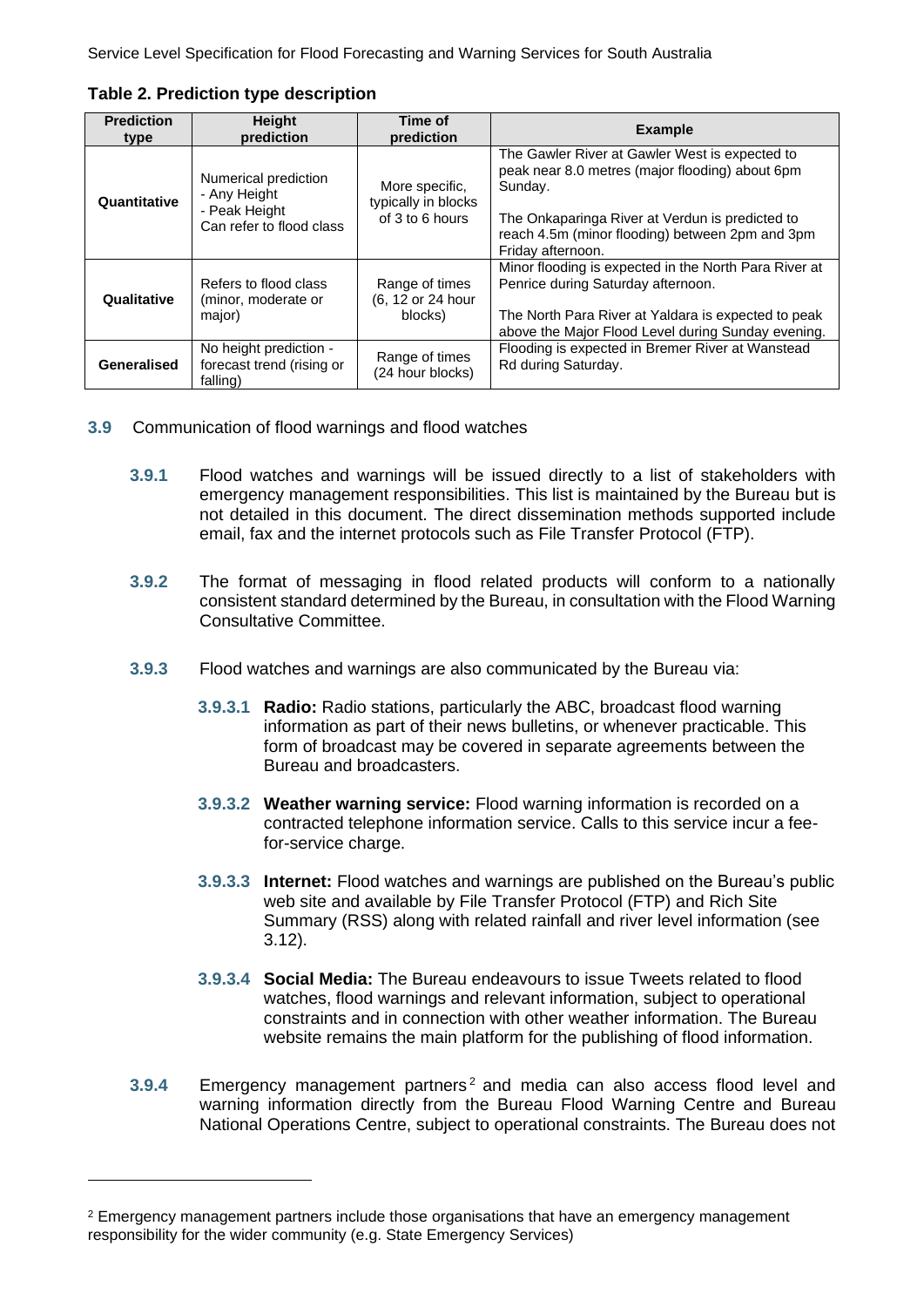publish contact details for the Flood Warning Centres and Bureau National Operations Centre.

- **3.10** Data networks, communications and storage
	- **3.10.1** The services to be provided by the Bureau under this Service Level Specification depend on provision of data from networks of stations owned and operated by the Bureau and partner agencies. Permanent or temporary loss of real time data may necessitate a downgrading of the flood warning service from **quantitative** predictions to **qualitative** or **generalised**.
	- **3.10.2** The Bureau contribution to this network of stations includes:
		- The operation and maintenance of equipment at the sites which are fully owned and maintained by the Bureau as listed in Schedule 7.
		- Assisting with maintenance of equipment for other agencies at the sites listed in Schedule 8.
		- Operating and maintaining Bureau-owned equipment at sites where this equipment is co-located at a site owned by another agency Schedule 9.
	- **3.10.3** Where the site is owned or operated by other parties, installation, maintenance and repairs of Bureau equipment will depend on adequate access being provided to the Bureau and any of its contractors. The Bureau will confirm access arrangements with relevant land owners before entering the premises. The Bureau also requires that the site operators provide timely advice regarding any possible faults or other issues affecting the performance of the data network.
	- **3.10.4** The flood forecasting and warning service for South Australia also depends on the provision of data from partner agency data networks. The provision of these data for each of the agencies concerned is detailed in a Data Sharing Agreement between the Bureau and each partner (Schedule 6).
	- **3.10.5** The Bureau will maintain the essential set of metadata describing the network of stations and related infrastructure regarding the Bureau's component of the data network, along with metadata required to inform the data ingest process for partner agency related networks and sites.
	- **3.10.6** The Data Sharing Agreements are intended to reflect operational arrangements and are not legally binding and allow multiple agreements between individual and/or multiple agencies.
	- **3.10.7** The parties agree to the provision of data as set out in the Data Sharing Agreements during periods of routine site operation and increased frequency during flood periods.
	- **3.10.8** Data transfer protocols and conditions regarding fitness for purpose as provided by each stakeholder will be adhered to as set out in the Data Sharing Agreements for data provision.
	- **3.10.9** The sharing of data as set out in the Data Sharing Agreements can be amended by following the process described in the agreement.
	- **3.10.10** The Bureau has developed special purpose software (Enviromon) for collecting, alarming, storing, on-forwarding and display of data from Event-reporting Radio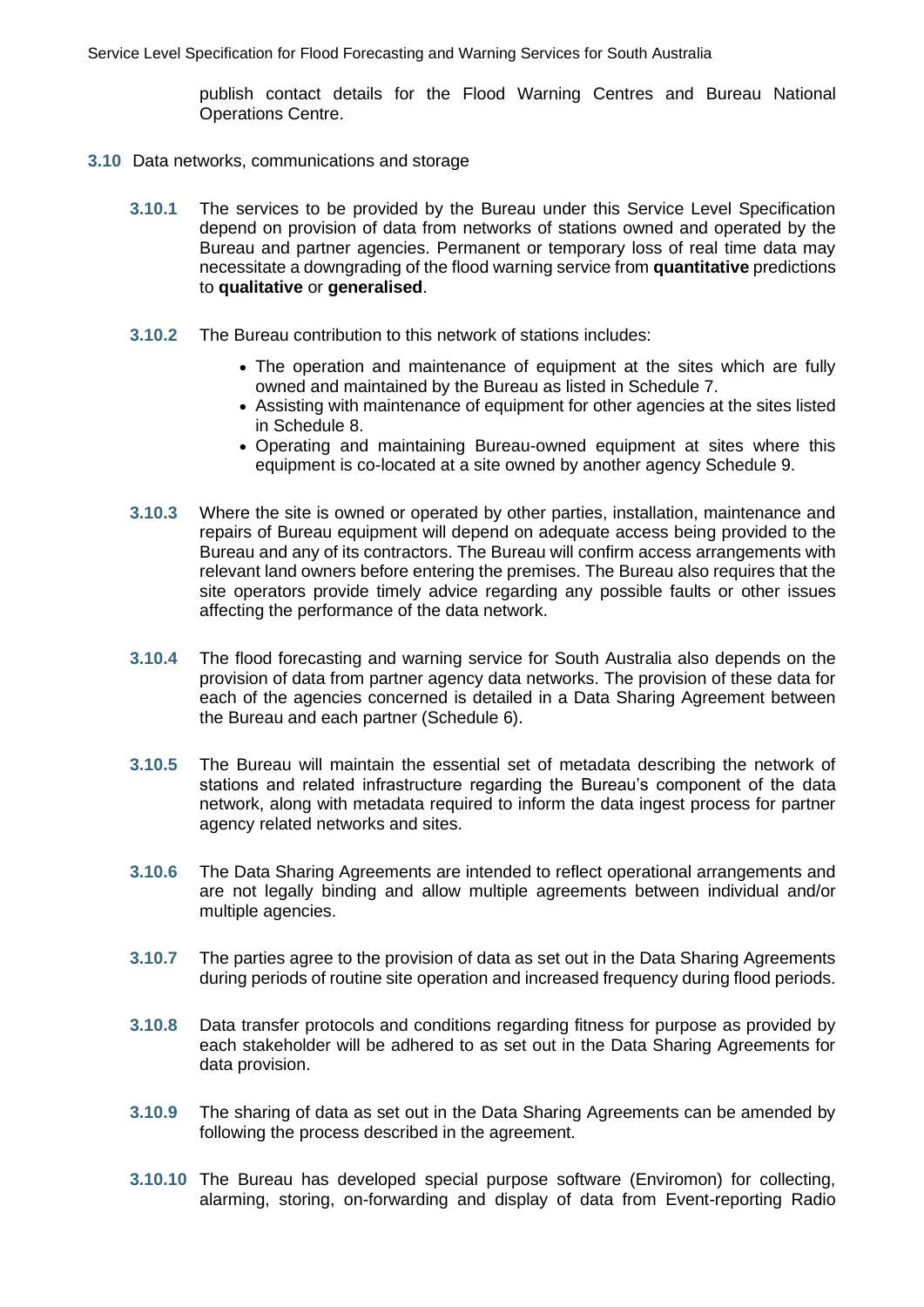Telemetry Systems (ERRTS) (field equipment) based on Automated Local Evaluation in Real Time (ALERT) data protocol.

**3.10.11** The Bureau provides a range of supplementary services associated with Enviromon, including: installation of Enviromon software; the commissioning of an Enviromon base station or maintenance and support; and onsite Enviromon training. Software licensing and limited support for Enviromon base stations listed in Schedule 5 is currently a standard service (free of charge).

#### **3.11** Operations

- **3.11.1** The Bureau will use reasonable endeavours to provide a 24 hours a day, seven days a week operational systems capability necessary to support flood warning operations. This will include on-line computer and data ingestion systems, along with appropriate communications infrastructure. This will be subject to event requirements and operational constraints. The Bureau will advise its key emergency management clients of any impact in services if it is unable to provide sufficient staff coverage to meet the service levels set out in this Service Level Specification (see also 4.2).
- **3.11.2** The Bureau will maintain an internal catchment guide for each catchment where a warning service is provided. The catchment guide documents and describes the forecast process for the particular catchment and includes flood intelligence information, flood history, contact details for partners with local knowledge and warning issue criteria.
- **3.11.3** The operation of the Flood Warning service will endeavour to be compliant with the fatigue management guidelines developed under the Bureau's Work Health and Safety Procedures. Particular attention to fatigue management will be provided during the management of extreme events. The requirement to comply with these guidelines applies to all personnel present at these centres.
- **3.11.4** The Bureau will assist in meeting the needs of the Australian Government's National Crisis Coordination Centre. The Bureau will use reasonable endeavours to support and participate in relevant critical event briefings as resources permit.

#### **3.12** Maintain systems to collect data and flood information

- **3.12.1** The Bureau will maintain the systems to ingest all data being gathered through the special purpose flood warning data network.
- **3.12.2** The river height and rainfall data received by the Bureau will be published as soon as practicable (the data are supplied at different frequencies and by various methods) upon receipt into Bureau operational systems. The data will be published in the form of tables, maps and plots and will also be included in warnings and alerting messages and used in modelling systems.
- **3.12.3** Data collected in Bureau systems will be available for use by the Bureau as it requires and for distribution to the public on suitable open source licence terms.<sup>3</sup>

<sup>3</sup> Please refer to the Creative Commons License:

http://www.bom.gov.au/water/regulations/dataLicensing/ccLicense.shtml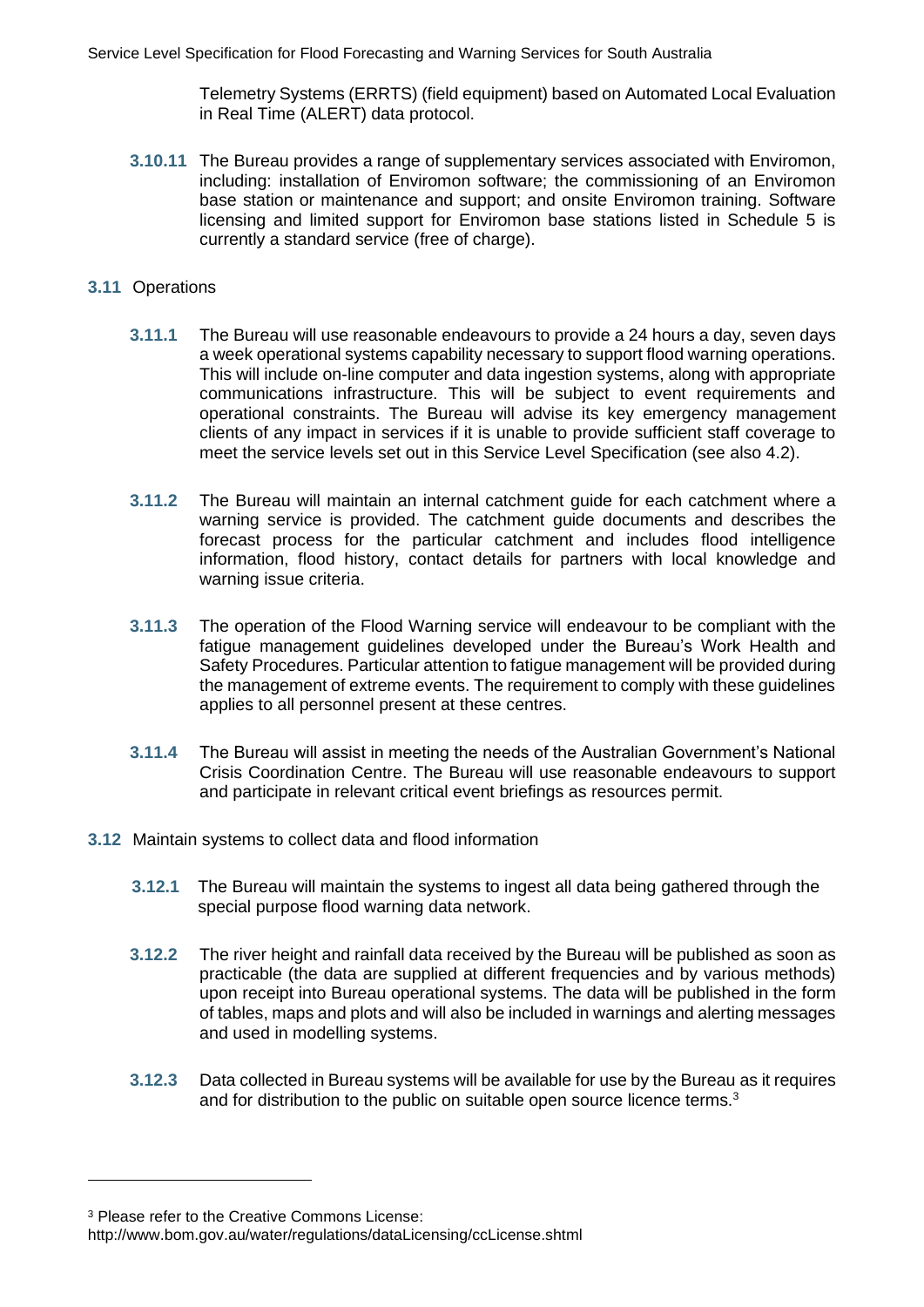- **3.12.4** The Bureau will continue to collect and update the flood background information contained on its website. These include survey information, flood history and flood event reports, catchment maps and brochures.
- **3.13** Planning and liaison
	- **3.13.1** The Bureau undertakes a range of routine planning, maintenance and liaison activities that support the Total Flood Warning System. This includes contributing to related flood risk management activities within the State or Territory impacting on, or related to flood warning along with the ongoing coordination and liaison activities essential to the smooth operation of the Total Flood Warning System.
- **3.14** Support for emergency management training and exercises
	- **3.14.1** The Bureau will, within operational constraints, endeavour to support and participate in relevant disaster management activities outside of flood operational periods including training exercises and flood response planning.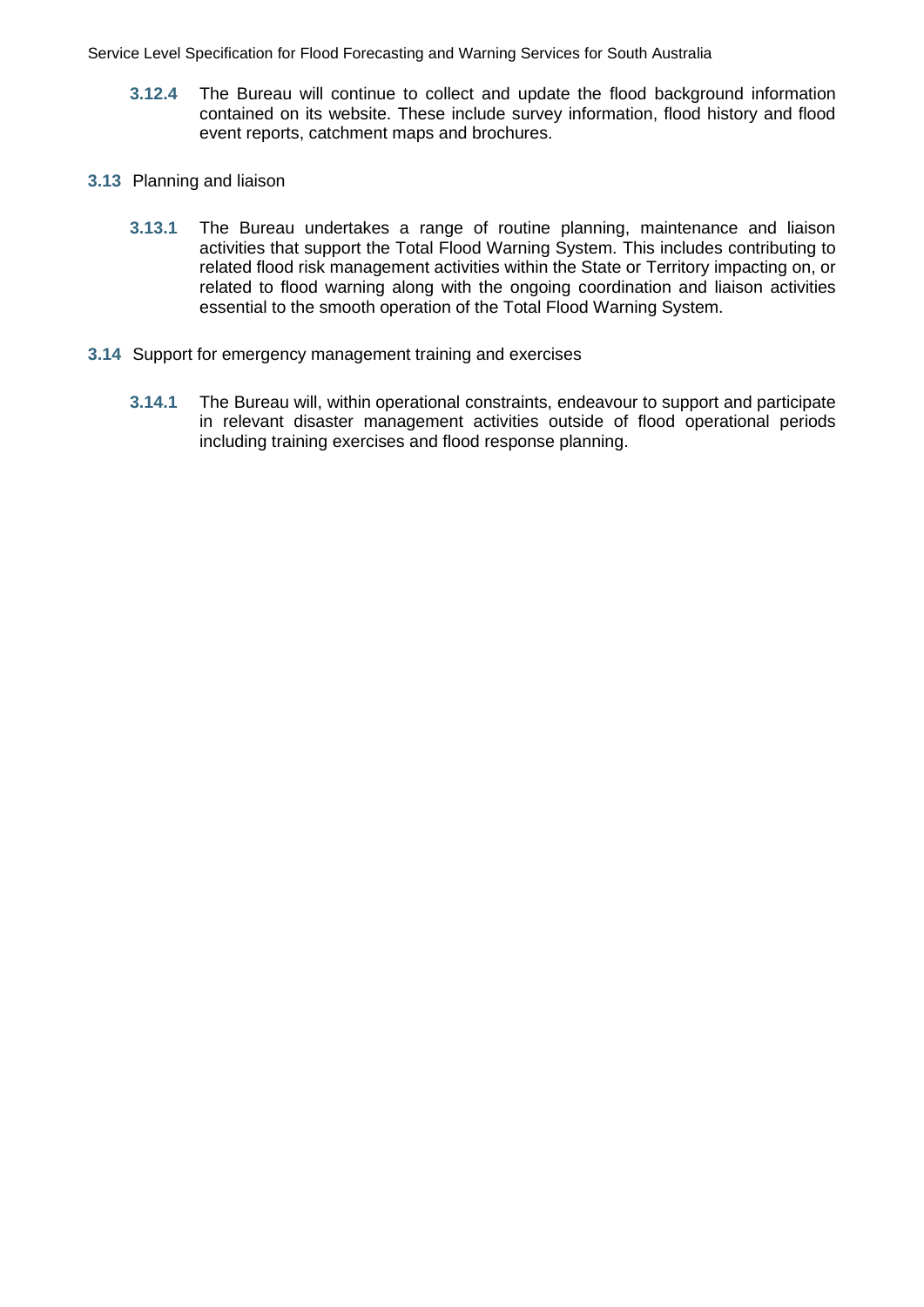# <span id="page-15-0"></span>**4 Level of service and performance reporting**

- **4.1** Achievable levels of service provided by the Bureau are dependent on many factors including adequate access to Bureau equipment where located on sites owned by other agencies, data availability in near real time from Bureau and partner agencies, modelling and prediction capability, geomorphology of the catchment and meteorological considerations such as rainfall patterns.
- **4.2** If during a flood event the achievable service level is expected to be reduced, for any reason, below the target level as stated in this Service Level Specification, the Bureau will inform the key emergency management clients in South Australia of the reduced service level via email and phone.
- **4.3** The Bureau's performance of service will be reviewed and reported on within the context of the Total Flood Warning System annually using a standard report performance structure based on the performance indicators and the service levels defined in Schedule 2.
- **4.4** The annual performance of service report will be tabled at the last Flood Warning Consultative Committee meeting of the calendar year. This report will be published on the Bureau website.
- **4.5** Event based performance reports with more detailed technical information may also be produced for significant and high profile events.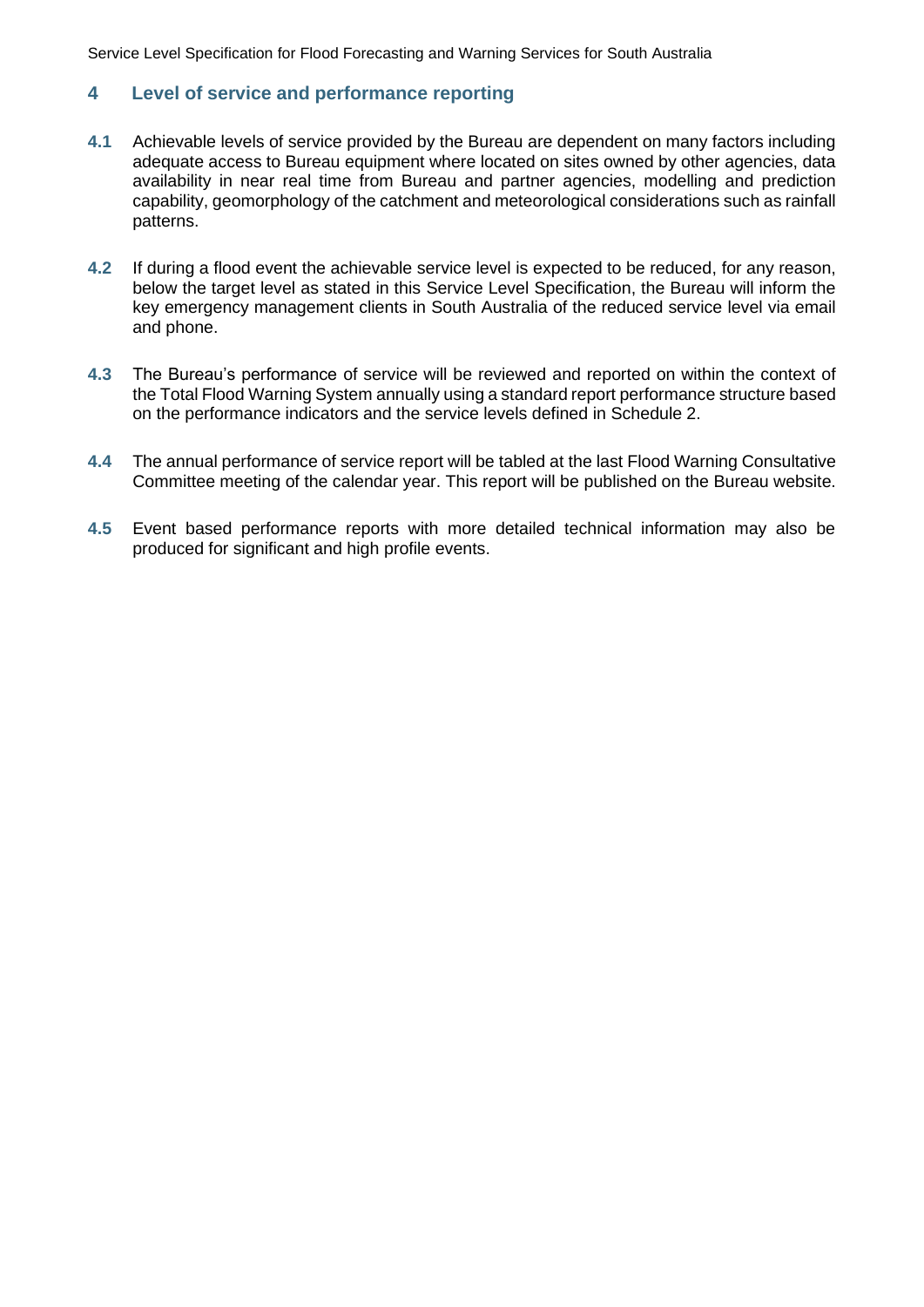## <span id="page-16-0"></span>**5 Limitations of service**

- **5.1** Performance of services provided under this document are subject to:
	- (a) The availability of funds and human resources of the Bureau and its partner agencies and changes to organisational policies that may affect the terms and conditions of the Service Level Specification.
	- (b) Circumstances beyond the control of the Bureau including where the performance is the responsibility of another entity.
	- (c) The existence of a reliable and ongoing supply of quality real time rainfall, water level and flow data.
	- (d) The reliable and ongoing availability of the computing and communication infrastructure required for the performance of the services.
	- (e) Adequate communication between the Bureau and all relevant partners under this Service Level Specification and related Data Sharing Agreements and any other agreement relevant to it including on any faults or issues.
- **5.2** In South Australia there are several other documents and agreements that describe the State's arrangements for flood warning and flood risk management. This Service Level Specification does not replace or reduce the value of these documents. The documents include:
	- (a) Emergency Management Act.
	- (b) State Emergency Management Plan, Government of South Australia;
	- (c) Flood Hazard Plan, Government of South Australia.
	- (d) State Flood Risk Assessment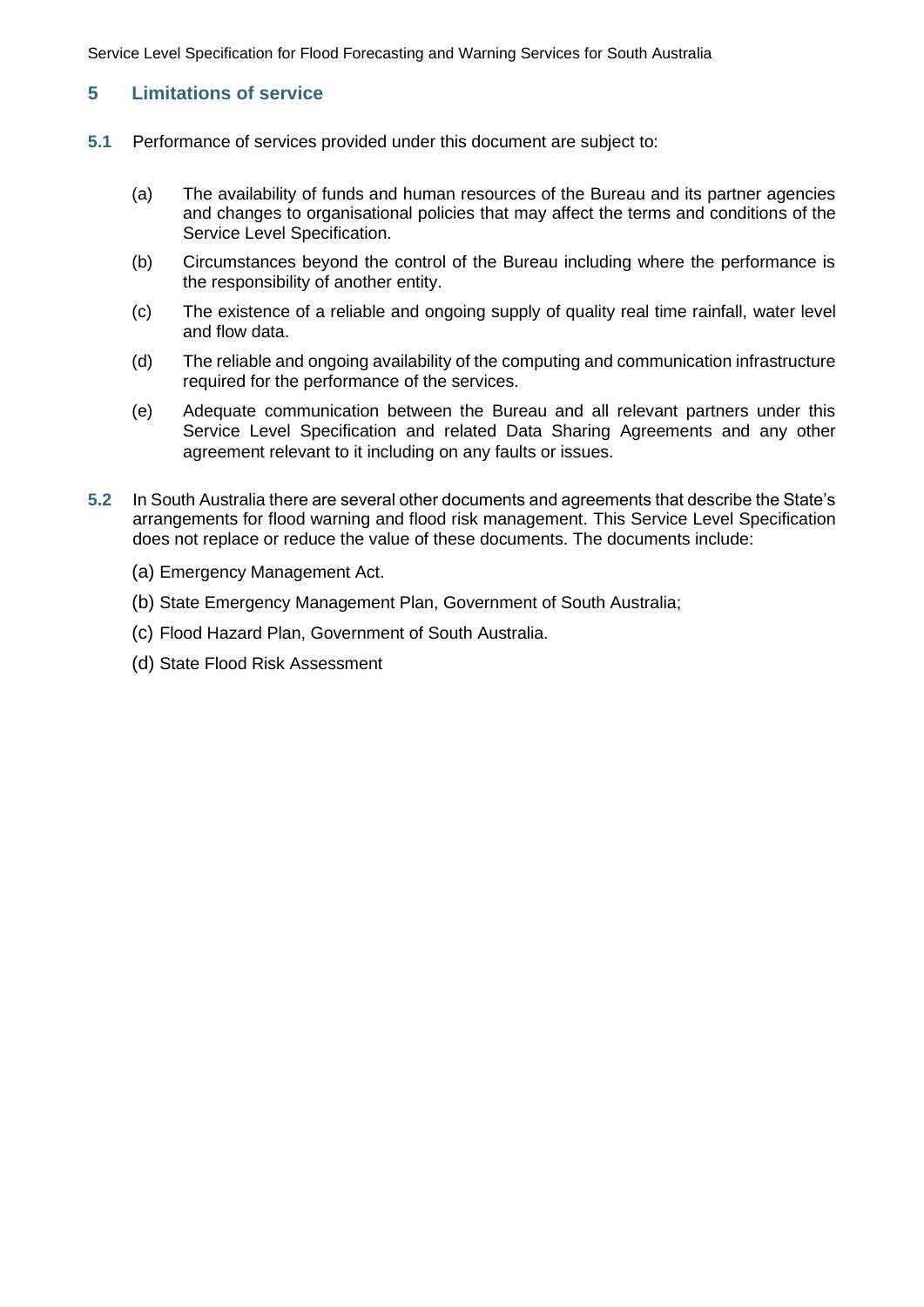### <span id="page-17-0"></span>**6 Service Level Specification consultation, review and updating**

- **6.1** The initial and annual process for acceptance of this Service Level Specification will be:
	- **6.1.1** The Flood Warning Consultative Committee members will be provided with the draft or amended Service Level Specification in advance of a special or scheduled committee meeting.
	- **6.1.2** The members of the Flood Warning Consultative Committee will distribute the draft or amended Service Level Specification within their organisations and provide feedback from their organisation at the committee meeting.
	- **6.1.3** After consultation and discussion at the Flood Warning Consultative Committee meeting, the Bureau will update the Service Level Specification.
	- **6.1.4** The Chair of the Flood Warning Consultative Committee (Bureau's Manager Hazard Preparedness and Response Services – South) will accept and sign the document on behalf of the committee.
	- **6.1.5** The General Manager Decision Support Services and General Manager Environmental Prediction Services will sign the Service Level Specification on behalf of the Director of Meteorology.
	- **6.1.6** The Bureau will then distribute the Service Level Specification to all members of the Flood Warning Consultative Committee and publish a copy on the Bureau website.
- **6.2** The schedules of this Service Level Specification will be reviewed annually and either updated following review, or when a significant change is made that impacts on the level of services described in this document. Updates to this document will be recorded in Schedule 11.

Any changes to the categorisation of a location into data, information or forecast location or to the level of services described in this document will be through a consultative process using agreed arrangements in South Australia and when required coordinated by the Flood Warning Consultative Committee.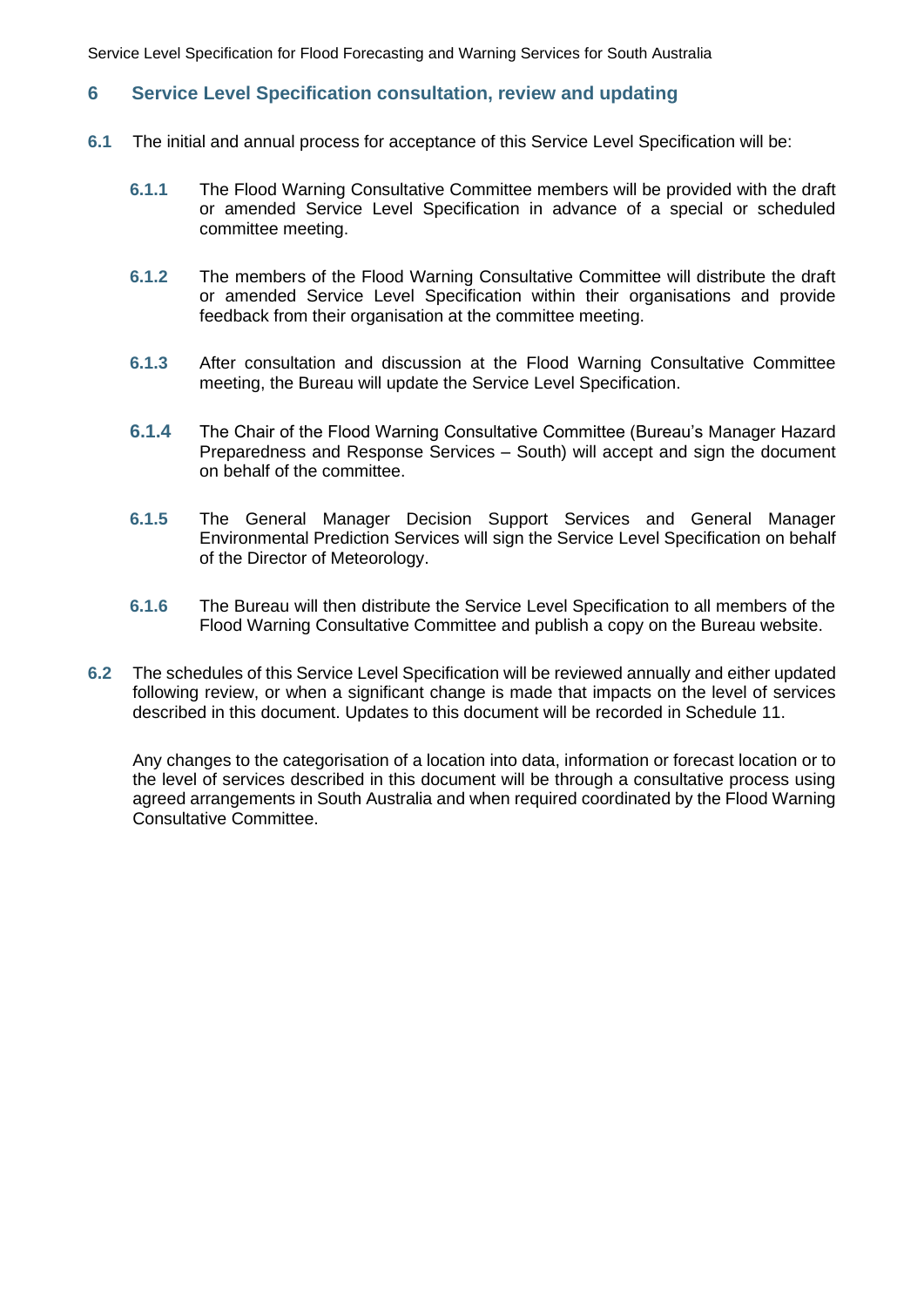# <span id="page-18-0"></span>**7 Signature of parties**

**7.1** This Service Level Specification has been prepared by the Bureau of Meteorology in consultation with the South Australian Flood Warning Consultative Committee.

Approval from the relevant managers have been obtained on the dates shown below:

Simon McCulloch Date: 1 October 2020

Chair of South Australian Flood Warning Consultative Committee, and Manager Hazard Preparedness and Response Services - South Bureau of Meteorology

Sandy Whight Date: 15 October 2020

General Manager Decision Support Services Bureau of Meteorology

Jeff Perkins Date: 9 October 2020

General Manager Environmental Prediction Services Bureau of Meteorology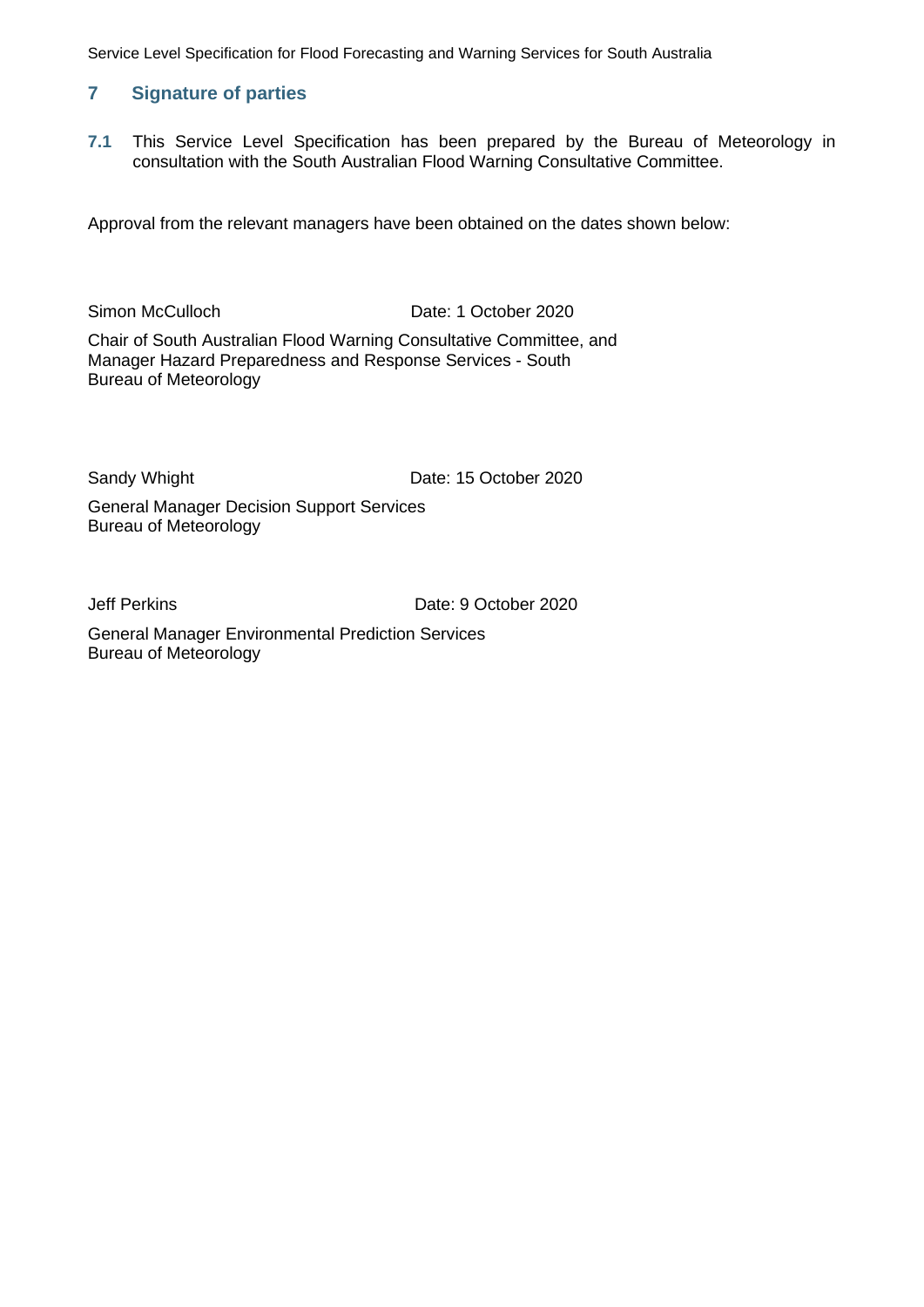# <span id="page-19-0"></span>**Schedule 1: Flood Warning Consultative Committee**

The South Australian Flood Warning Consultative Committee was formed in 1988. The Committee's role is to coordinate the development and operations of the State's flood forecasting and warning services. It is an advisory body and reports to the Bureau and participating State and local government agencies twice each year. The membership includes:

- Bureau of Meteorology
- South Australian State Emergency Service (SES)
- South Australia Police (SAPOL)
- Department for Environment and Water (DEW)
- SA Water
- Department for Infrastructure and Transport
- South Australian Landscape Boards
- Local Government Association
- Stormwater Management Authority

The nationally consistent Terms of Reference for Flood Warning Consultative Committees are:

- **1.** Identify requirements and review requests for new and upgraded forecasting and warning services
- **2.** Establish the priorities for the requirements that have been identified using risk based analyses of the Total Flood Warning System.
- **3.** Review and provide feedback on the Service Level Specification for the Bureau's Flood Forecasting and Warning services on an annual basis
- **4.** Coordinate the implementation of flood warning systems in accordance with appropriate standards.
- **5.** Promote effective means of communication of flood warning information to the affected communities
- **6.** Monitor and review the performance of flood forecasting and warning services.
- **7.** Build awareness and promote the Total Flood Warning System concept.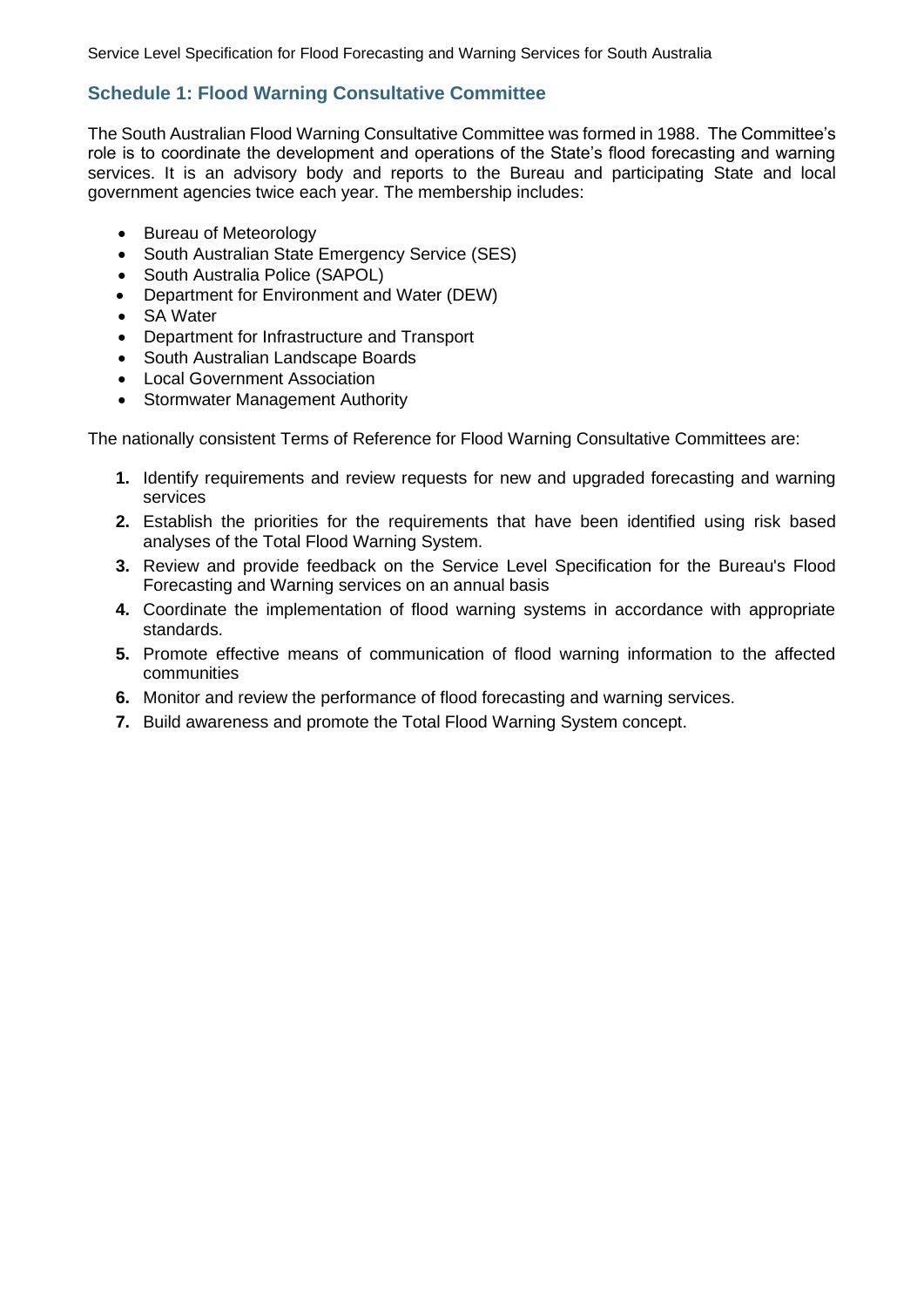# **Schedule 2a: Forecast locations and levels of service**

#### **Column definitions:**

Bureau number: Refers to the unique number assigned to a particular station by the Bureau

Forecast location: Is the specific location that will be referred to in flood warnings (refer 3.3.1)

Station owner: Refers to the owning and operating agency of the station. The Bureau may co-own stations. (refer Schedules 7 and 8)

Gauge type: Either manual (read by human) or automatic (consisting of either ALERT or telemeter gauges)

Flood classification: For definitions please refer to Appendix A.3.

Prediction type: The type of warning service that particular location can expect. (refer 3.8)

Target warning lead time: The minimum lead time that will be provided before the height or the flood class level given is exceeded (refer 3.8)

Target peak accuracy: The error within which peak river level height is predicted (refer 3.8.7)

<span id="page-20-0"></span>Priority: The impact a temporary or permanent loss of a site will have on service delivery and in meeting performance targets (refer **Error! Reference s ource not found.**)

|                         |                                               |                               |               | <b>Flood Classification (m)</b> |                     |              |                  | Lead            | <b>Trigger</b> | 70% of                      |                 |
|-------------------------|-----------------------------------------------|-------------------------------|---------------|---------------------------------|---------------------|--------------|------------------|-----------------|----------------|-----------------------------|-----------------|
| <b>Bureau</b><br>number | <b>Forecast location</b>                      | <b>Station owner</b>          | Gauge<br>type | <b>Minor</b>                    | <b>Modera</b><br>te | <b>Major</b> | Forecast<br>type | Time<br>(hours) | height<br>(m)  | peak<br>forecasts<br>within | <b>Priority</b> |
|                         | 503 - Onkaparinga River                       |                               |               |                                 |                     |              |                  |                 |                |                             |                 |
| 523714                  | Onkaparinga River at<br>Woodside              | <b>BOM</b>                    | Automatic     | 2.0                             | 2.4                 | 2.6          | Qualitative      | N/A             | Minor          | N/A                         | Medium          |
| 523717                  | Onkaparinga River at<br>Oakbank (Oakwood Rd)  | <b>BOM</b>                    | Automatic     | 2.1                             | 3.6                 | 4.5          | Qualitative      |                 | Minor          | N/A                         | High            |
| 523730                  | Onkaparinga River at<br>Verdun (S E Freeway)  | <b>SA Water</b>               | Automatic     | 4.0                             | 4.6                 | 5.6          | Qualitative      | $2 - 3$         | Minor          | N/A                         | High            |
| 523724<br>023914        | Onkaparinga River at<br><b>Clarendon Weir</b> | <b>SA Water</b><br><b>BOM</b> | Automatic     | 11.2                            | 11.9                | 12.4         | Quantitative     | 4               | Minor          | $+/- 0.6$ m                 | High            |
| 523770                  | Onkaparinga River at Old<br>Noarlunga         | <b>DEW</b>                    | Automatic     | 5.0                             | 5.6                 | 6.3          | Qualitative      | 5               | Minor          | N/A                         | High            |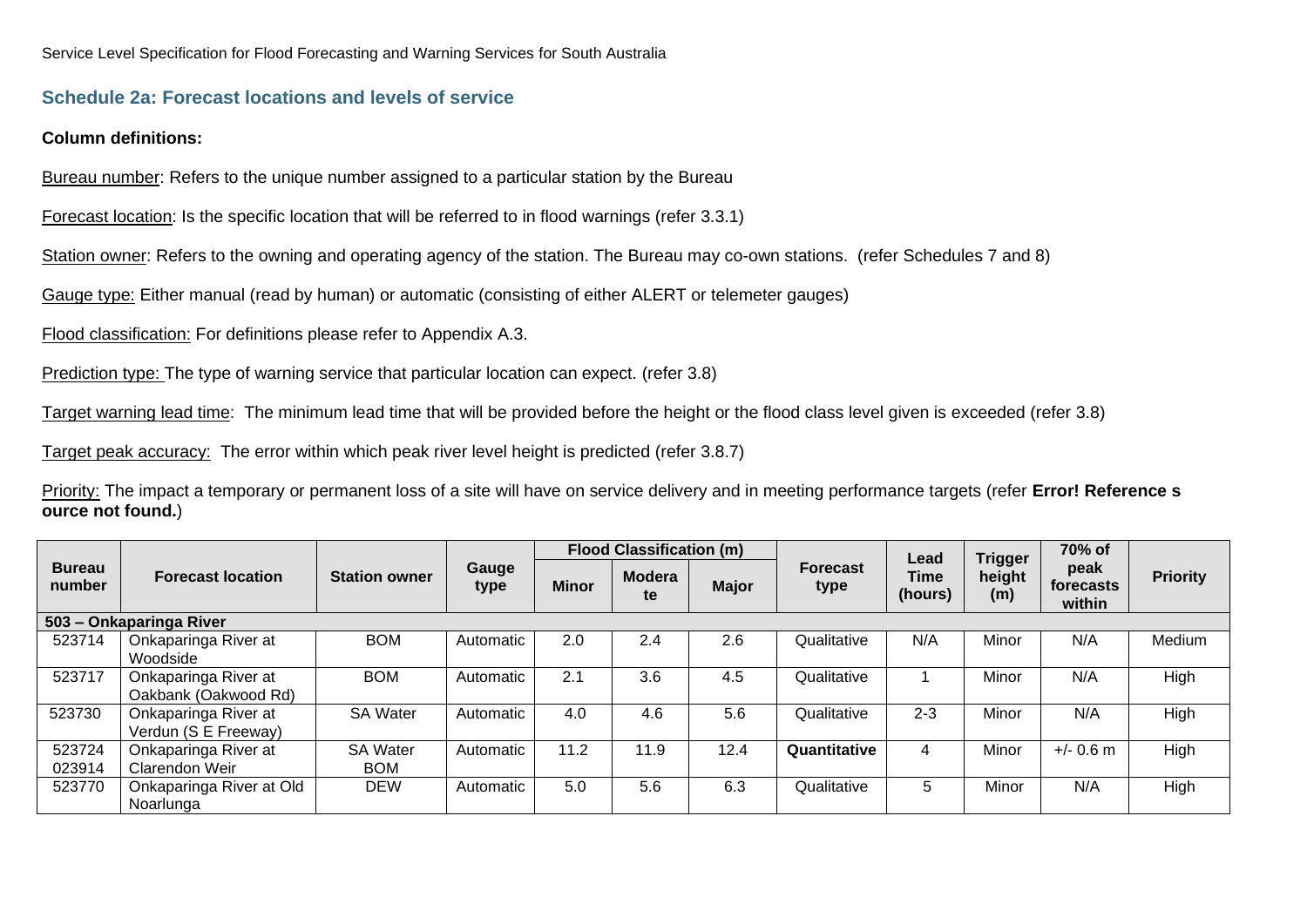|                         |                                                      |                                                     |                   | <b>Flood Classification (m)</b> |                 |               |                         |                                |                                 | 70% of                      |                 |
|-------------------------|------------------------------------------------------|-----------------------------------------------------|-------------------|---------------------------------|-----------------|---------------|-------------------------|--------------------------------|---------------------------------|-----------------------------|-----------------|
| <b>Bureau</b><br>number | <b>Forecast location</b>                             | <b>Station owner</b>                                | <b>Gauge type</b> | <b>Minor</b>                    | <b>Moderate</b> | <b>Major</b>  | <b>Forecast</b><br>type | Lead<br><b>Time</b><br>(hours) | <b>Trigger</b><br>height<br>(m) | peak<br>forecasts<br>within | <b>Priority</b> |
| 504 - Torrens River     |                                                      |                                                     |                   |                                 |                 |               |                         |                                |                                 |                             |                 |
| 523755<br>523708        | Torrens River at<br>Gumeracha Weir                   | <b>SA Water</b><br><b>BOM</b>                       | Automatic         | 11.4                            | 12.2            | 12.7          | Quantitative            | $\overline{2}$                 | Minor                           | $+/- 0.6$ m                 | High            |
| 523733<br>023912        | Kangaroo Creek Dam                                   | <b>SA Water</b><br><b>BOM</b>                       | Automatic         | 47.5                            | 48.6            | 50.2          | Quantitative            | 3                              | Minor                           | $+/- 0.9$ m                 | High            |
| 523742<br>023909        | <b>Torrens River at Gorge</b><br>Weir                | SA Water<br><b>BOM</b>                              | Automatic         | 11.3                            | 11.6            | 12.0          | Quantitative            | 3                              | Minor                           | $+/- 0.6$ m                 | High            |
| 523746                  | <b>First Creek at Waterfall</b><br><b>Gully Road</b> | <b>BOM</b>                                          | Automatic         | 1.50                            | 1.80            | 2.10          | Generalised             | N/A                            | 1.5                             | N/A                         | Medium          |
| 523044                  | <b>Torrens River at</b><br>Holbrooks Road            | <b>DEW</b>                                          | Automatic         | <b>TBA</b>                      | <b>TBA</b>      | <b>TBA</b>    | Generalised             | N/A                            | <b>TBA</b>                      | N/A                         | Medium          |
| 505 - Gawler River      |                                                      |                                                     |                   |                                 |                 |               |                         |                                |                                 |                             |                 |
| 023357                  | North Para River at<br>Nuriootpa                     | <b>BOM</b>                                          | Automatic         | 2.5                             | 2.9             | 3.3           | Quantitative            | $\overline{2}$                 | Minor                           | $+/- 0.6$ m                 | High            |
| 523312                  | North Para River at<br>Yaldara                       | <b>DEW</b>                                          | Automatic         | 3.1                             | 3.5             | 3.8           | Qualitative             | 8                              | Minor                           | N/A                         | Medium          |
| 023141                  | North Para River at<br><b>Turretfield Dam</b>        | <b>Gawler River</b><br>Floodplain Man.<br>Authority | Automatic         | 72.0<br>(AHD)                   | 81.0<br>(AHD)   | 82.7<br>(AHD) | Quantitative            | 8                              | Minor                           | $+/- 0.9$ m                 | High            |
| 523311                  | South Para Reservoir                                 | <b>SA Water</b>                                     | Automatic         | 30.7                            | 30.9            | 31.1          | Qualitative             | $\overline{2}$                 | Minor                           | N/A                         | Medium          |
| 523048                  | South Para River at<br>South East Gawler             | <b>DEW</b>                                          | Automatic         | 2.9                             | 3.5             | 3.8           | Qualitative             | $\overline{4}$                 | Minor                           | N/A                         | High            |
| 023107                  | <b>Gawler River at Gawler</b><br>West (Gosford St)   | <b>BOM</b>                                          | Automatic         | 5.4                             | 6.5             | 7.3           | Qualitative             | 6                              | Minor                           | N/A                         | High            |
| 023111                  | Gawler River at Heaslip<br>Road (Angle Vale)         | <b>BOM</b>                                          | Automatic         | 5.8                             | 7.0             | 8.5           | Qualitative             | 12                             | Minor                           | N/A                         | High            |
| 523038                  | Gawler River at Virginia<br>(Pt Wakefield Rd)        | <b>DEW</b>                                          | Automatic         | <b>TBA</b>                      | <b>TBA</b>      | <b>TBA</b>    | Generalised             | N/A                            | Minor                           | N/A                         | Medium          |
| 426 - Bremer River      |                                                      |                                                     |                   |                                 |                 |               |                         |                                |                                 |                             |                 |
| 524528                  | <b>Bremer River at</b><br>Wanstead Rd                | <b>DEW</b>                                          | Automatic         | 3.1                             | 3.8             | 4.5           | Qualitative             | 2                              | Minor                           | N/A                         | High            |
| 524550                  | <b>Bremer River US of</b><br><b>Langhorne Creek</b>  | <b>DEW</b>                                          | Automatic         | 4.8                             | <b>TBA</b>      | <b>TBA</b>    | Generalised             | 3                              | 4.8                             | N/A                         | <b>High</b>     |
| 426 - Angas River       |                                                      |                                                     |                   |                                 |                 |               |                         |                                |                                 |                             |                 |
| 524523                  | Angas River DS Willyaroo                             | <b>DEW</b>                                          | Automatic         | <b>TBA</b>                      | <b>TBA</b>      | <b>TBA</b>    | Generalised             | N/A                            | Minor                           | N/A                         | High            |
|                         | 506 - Wakefield River                                |                                                     |                   |                                 |                 |               |                         |                                |                                 |                             |                 |
| 521010                  | Wakefield River at Rhynie                            | <b>DEW</b>                                          | Automatic         | <b>TBA</b>                      | <b>TBA</b>      | <b>TBA</b>    | Generalised             | N/A                            | Minor                           | N/A                         | High            |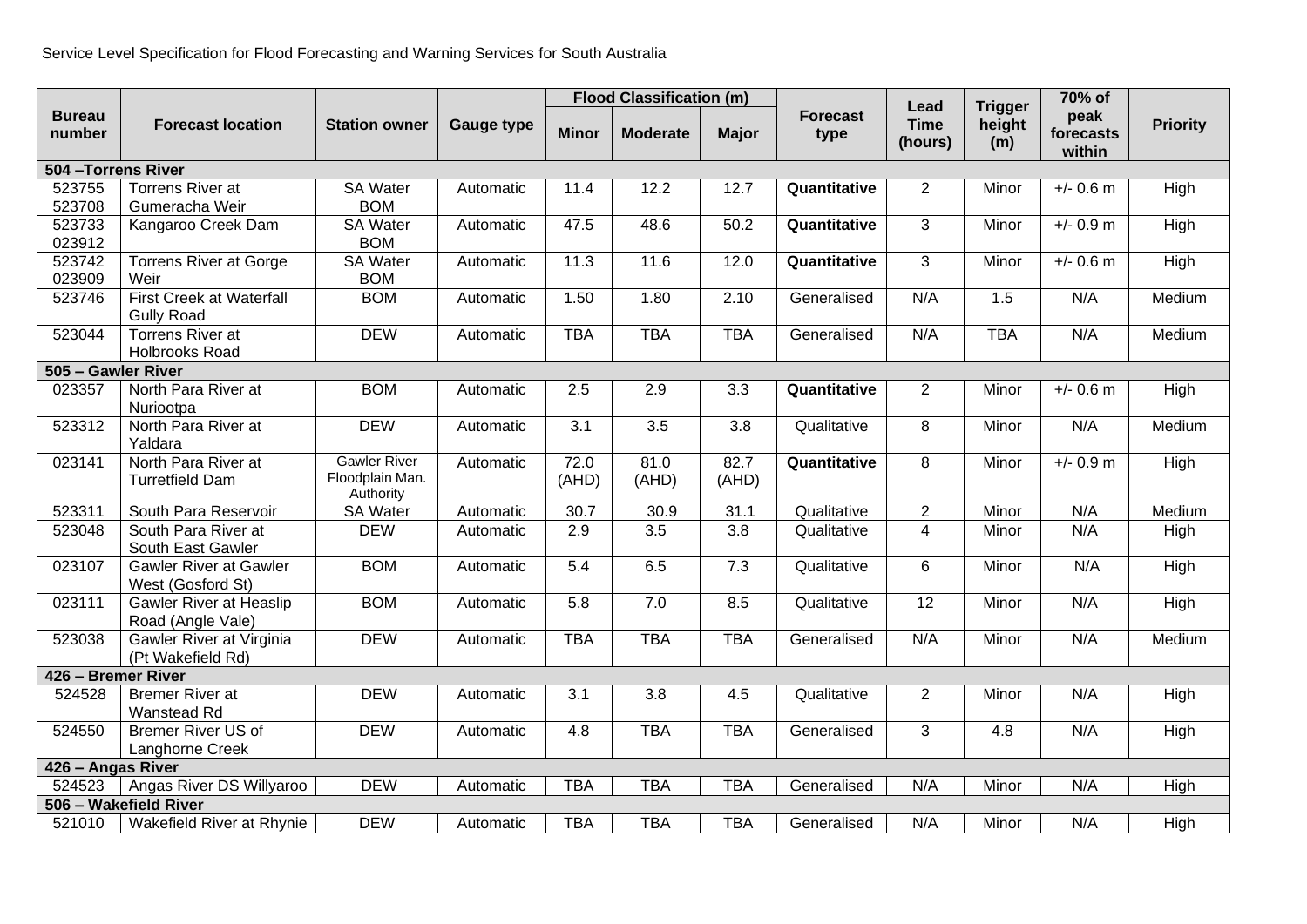|                         | <b>Forecast location</b> | <b>Station owner</b> | <b>Gauge type</b> | <b>Flood Classification (m)</b> |                 |              |                  | Lead                   | <b>Trigger</b> | 70% of                      |                 |
|-------------------------|--------------------------|----------------------|-------------------|---------------------------------|-----------------|--------------|------------------|------------------------|----------------|-----------------------------|-----------------|
| <b>Bureau</b><br>number |                          |                      |                   | <b>Minor</b>                    | <b>Moderate</b> | <b>Major</b> | Forecast<br>type | <b>Time</b><br>(hours) | height<br>(m)  | peak<br>forecasts<br>within | <b>Priority</b> |
|                         | 505 - Light River        |                      |                   |                                 |                 |              |                  |                        |                |                             |                 |
| 523315                  | Light River at Mingays   | DEW                  | Automatic         | <b>TBA</b>                      | <b>TBA</b>      | <b>TBA</b>   | Generalised      | N/A                    | Minor          | N/A                         | High            |

#### **Notes:**

- All water levels are in metres to local gauge datums unless indicated otherwise.
- All levels indicate flooding in the local reaches of the stream
- TBA indicates flood class levels are not yet determined which need to be provided by SES and relevant councils in consultation with the Bureau.
- N/A indicates this parameter is not relevant for the prediction type
- AHD Australian Height Datum. See [Geoscience Australia fo](http://www.ga.gov.au/earth-monitoring/geodesy/geodetic-datums/australian-height-datum-ahd.html)r further information. Brochure
- DEWNR: Dept. of Environment, Water and Natural Resources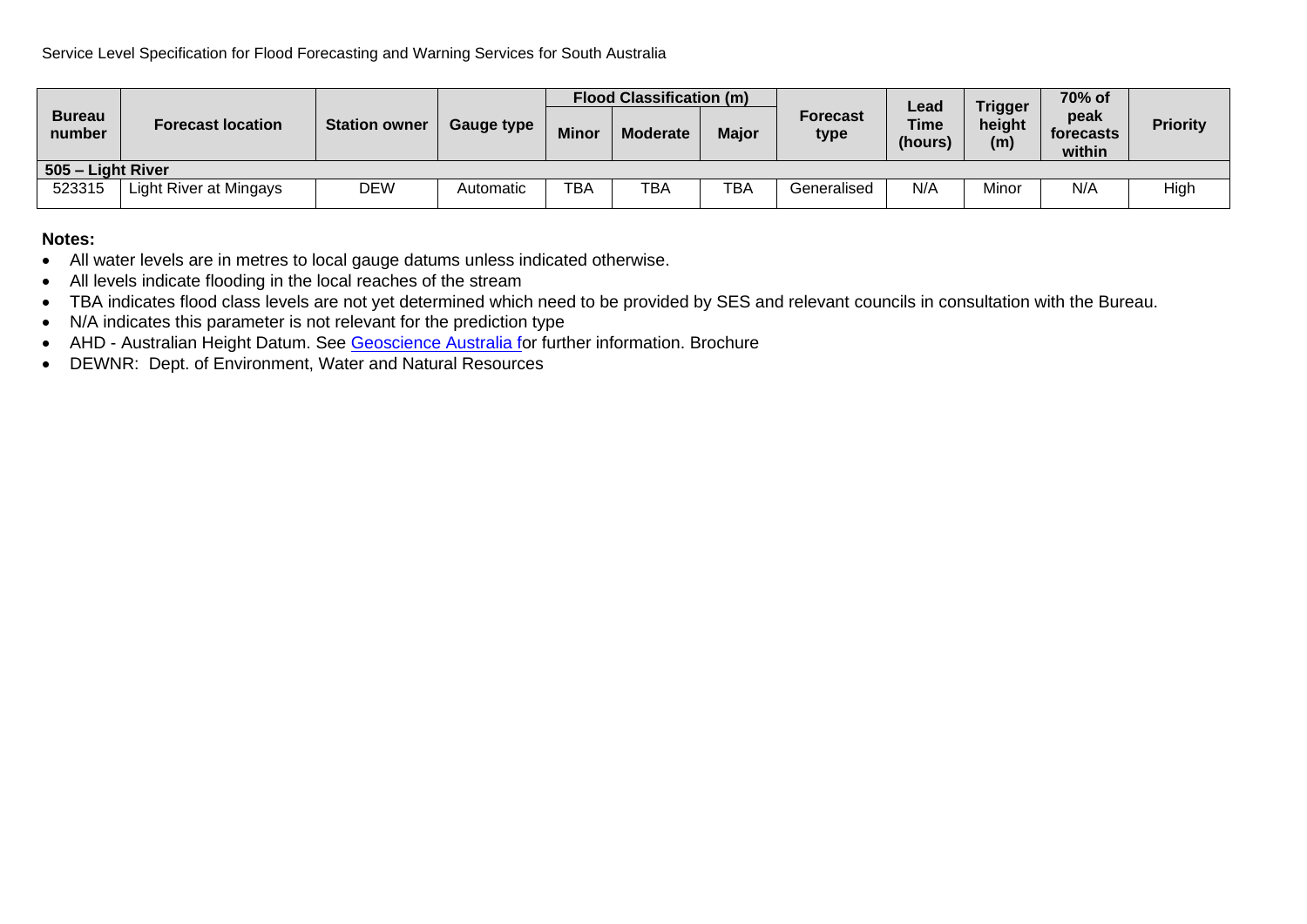# **Schedule 2b: Forecast locations where predictions are dependent on SA Water storage releases**

| <b>Bureau</b>           | <b>Forecast location</b>              | <b>Station owner</b> | Gauge     |              | Flood classification (m) |              | <b>Priority</b> |
|-------------------------|---------------------------------------|----------------------|-----------|--------------|--------------------------|--------------|-----------------|
| number                  |                                       |                      | type      | <b>Minor</b> | <b>Moderate</b>          | <b>Major</b> |                 |
| 503 - Onkaparinga River |                                       |                      |           |              |                          |              |                 |
| 523724                  | Onkaparinga River at                  | <b>SA Water</b>      | Automatic | 11.2         | 11.9                     | 12.4         | High            |
|                         | Clarendon Weir                        |                      |           |              |                          |              |                 |
| 523770                  | Onkaparinga River at Old<br>Noarlunga | <b>DEW</b>           | Automatic | TBA          | TBA                      | <b>TBA</b>   | High            |

#### **Notes:**

- All water levels are in metres to local gauge datums unless indicated otherwise.
- All levels indicate flooding in the local reaches of the stream
- TBA indicates flood class levels are not yet determined which need to be provided by SES and relative councils in consultation with the Bureau
- N/A indicates this parameter is not relevant for the prediction type
- AHD Australian Height Datum. See [Geoscience Australia fo](http://www.ga.gov.au/earth-monitoring/geodesy/geodetic-datums/australian-height-datum-ahd.html)r further information.
- •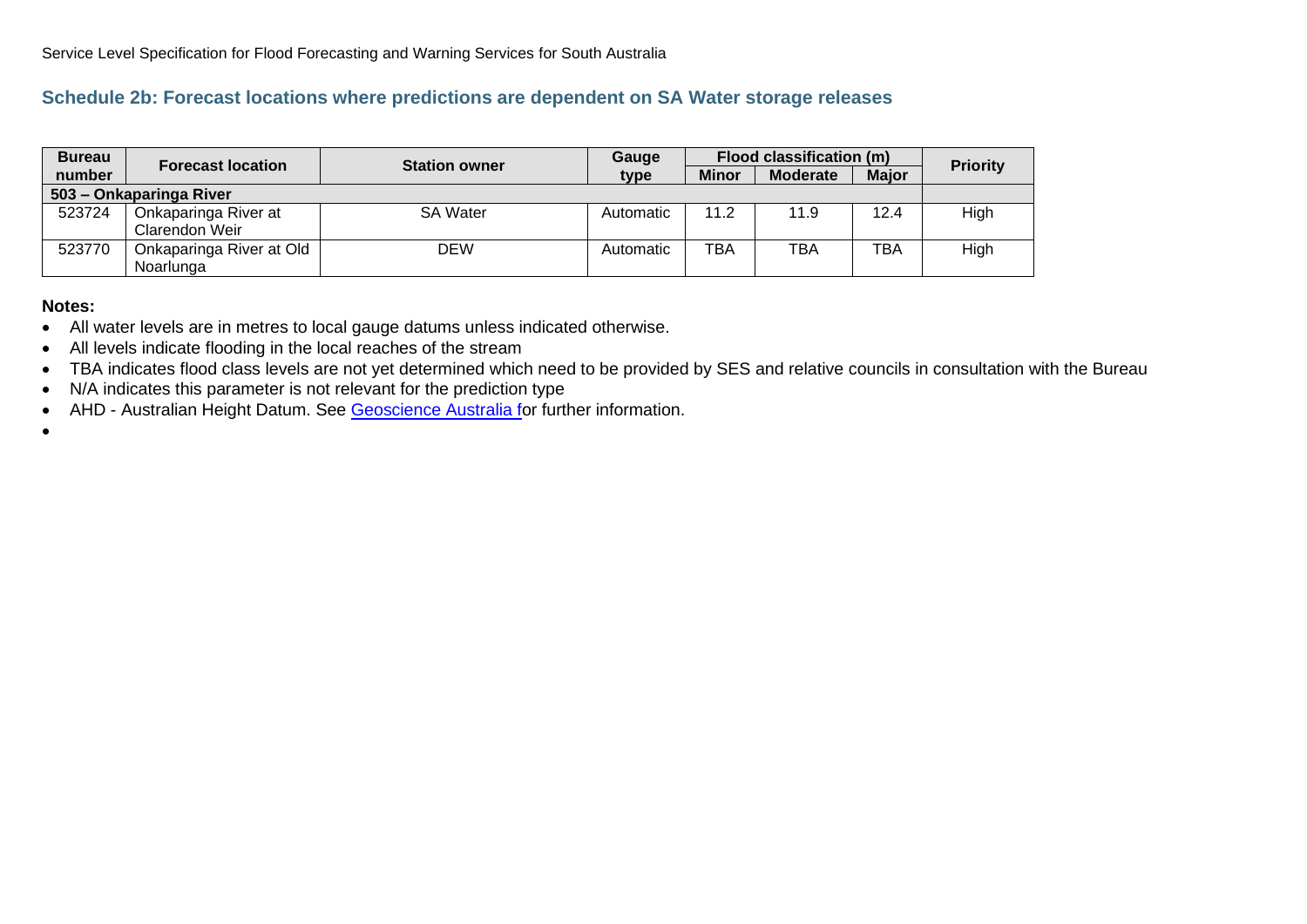# **Schedule 3: Information locations with flood class levels defined**

<span id="page-24-0"></span>

| <b>Bureau</b>       | <b>Station name</b>                              | <b>Station owner</b> | <b>Gauge type</b> | <b>Flood classification</b> | <b>Priority</b>        |              |        |
|---------------------|--------------------------------------------------|----------------------|-------------------|-----------------------------|------------------------|--------------|--------|
| number              |                                                  |                      |                   | <b>Minor</b>                | (m)<br><b>Moderate</b> | <b>Major</b> |        |
| 504 - Torrens River |                                                  |                      |                   |                             |                        |              |        |
| 23852               | Sixth Creek at Castambul                         | <b>BOM</b>           | Automatic         | 0.8                         | 1.4                    | 2.0          | Medium |
| 023094              | Fifth Creek at Athelstone                        | <b>BOM</b>           | Automatic         | 1.5                         | 1.8                    | 2.1          | Medium |
| 023132              | <b>Third Creek at Magill</b>                     | <b>BOM</b>           | Automatic         | 1.0                         | 1.3                    | 1.6          | Medium |
| 523782              | First Creek at Cleland (Waterfall)               | <b>DEW</b>           | Automatic         | 1.5                         | 1.8                    | 2.1          | Medium |
|                     | 504 - Port Adelaide Basin                        |                      |                   |                             |                        |              |        |
| 523004              | Pt Adelaide (Osborne)                            | Councils             | Automatic         | 3.0                         | 3.5                    | 3.7          | Low    |
|                     | 504 - Brownhill Keswick Creeks                   |                      |                   |                             |                        |              |        |
| 523010              | Keswick Creek at Victoria Park                   | Councils             | Automatic         | 1.1                         | 1.4                    | 1.9          | Low    |
| 023119              | Keswick Creek at Unley (Roberts<br>Place)        | Councils             | Automatic         | 1.6                         | 1.9                    | 2.2          | Medium |
| 023115              | <b>Keswick Creek at Army Barracks</b>            | Councils             | Automatic         | 2.0                         | 2.4                    | 2.9          | Medium |
| 523769              | Brown hill Creek at Mitcham                      | <b>DEW</b>           | Automatic         | 1.8                         | 2.0                    | 2.2          | High   |
| 523046              | Brown hill Creek at Adelaide Airport             | <b>DEW</b>           | Automatic         | 2.0                         | 2.3                    | 2.9          | Medium |
| 504 - Sturt River   |                                                  |                      |                   |                             |                        |              |        |
| 523748              | Minno Creek at Coromandel Valley                 | Councils             | Automatic         | 1.6                         | 1.9                    | 2.2          | Low    |
| 523750              | Sturt River at Coromandel Valley                 | Councils             | Automatic         | 1.1                         | 1.25                   | 1.4          | Medium |
| 023136              | <b>Sturt Dam</b>                                 | <b>SA Water</b>      | Automatic         | 6.0                         | 24.0                   | 24.7         | High   |
| 023140              | Sturt Creek at Marion (Marion Rd)                | Councils             | Automatic         | 2.8                         | 3.1                    | 3.2          | Low    |
|                     | 503 - Onkaparinga River                          |                      |                   |                             |                        |              |        |
| 023907              | Onkaparinga River at Charleston                  | <b>BOM</b>           | Automatic         | 3.1                         | 3.3                    | 3.5          | High   |
| 523715              | Aldgate Creek at Aldgate                         | <b>BOM</b>           | Automatic         | 1.5                         | 2.1                    | 2.4          | Medium |
| 426 - Lower Murray  |                                                  |                      |                   |                             |                        |              |        |
| 524031              | <b>River Murray DS Lock 5</b>                    | <b>DEW</b>           | Automatic         | 17.3                        | 17.6                   | 18.3         | Medium |
| 524027              | River Murray at Lyrup Pump Station               | <b>DEW</b>           | Automatic         | 16.1                        | 16.5                   | 17.4         | Medium |
| 524008              | River Murray at Berri Irrigation Pump<br>Station | <b>DEW</b>           | Automatic         | 15.5                        | 15.7                   | 16.3         | Medium |
| 524030              | <b>River Murray DS Lock 4</b>                    | <b>DEW</b>           | Automatic         | 14.9                        | 15.1                   | 15.7         | Medium |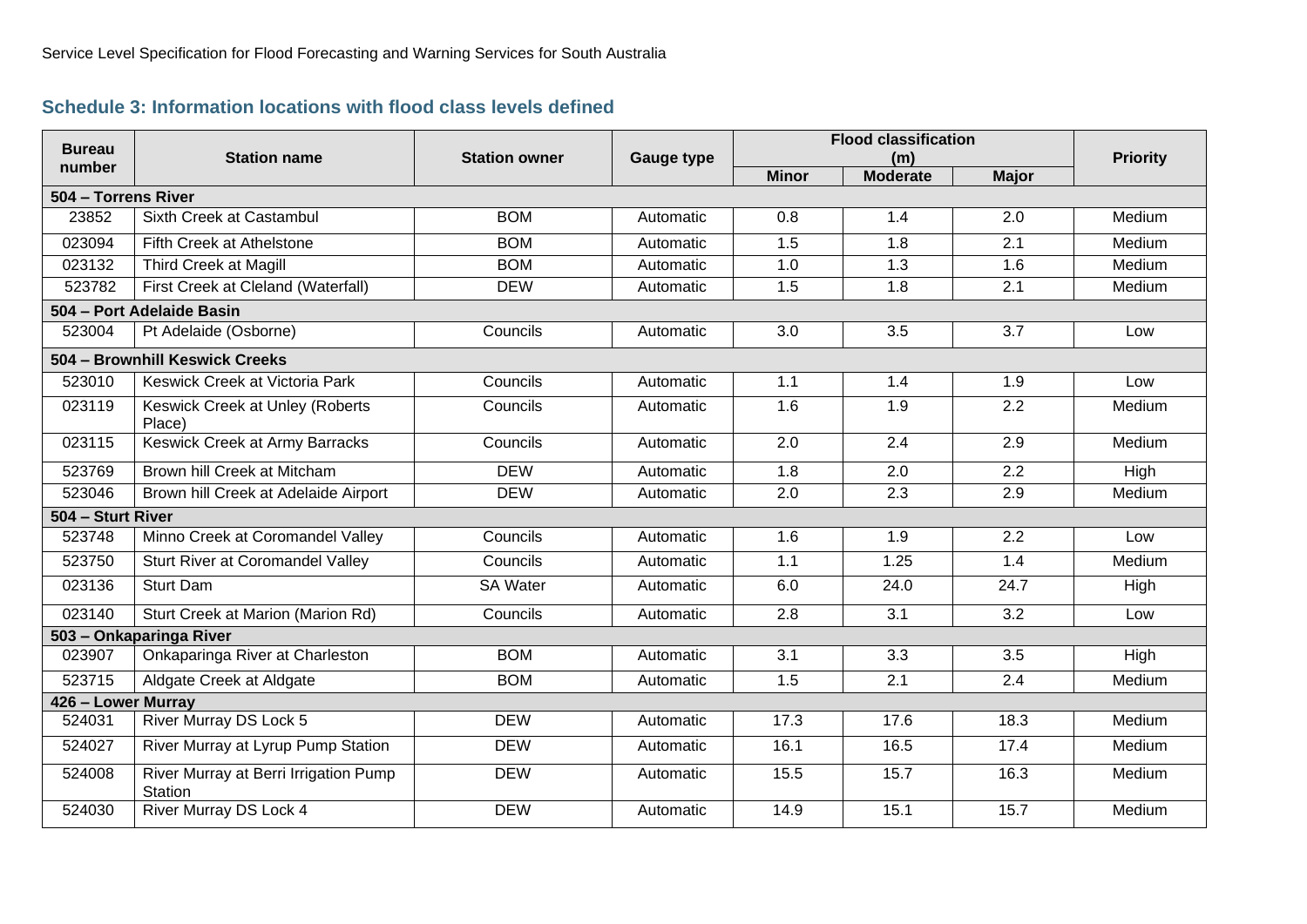| <b>Bureau</b>                  |                                |                      |            | <b>Flood classification</b> |                 |                 |        |  |  |
|--------------------------------|--------------------------------|----------------------|------------|-----------------------------|-----------------|-----------------|--------|--|--|
| number                         | <b>Station name</b>            | <b>Station owner</b> | Gauge type |                             |                 | <b>Priority</b> |        |  |  |
|                                |                                |                      |            | <b>Minor</b>                | <b>Moderate</b> | <b>Major</b>    |        |  |  |
| 426 - Lower Murray (continued) |                                |                      |            |                             |                 |                 |        |  |  |
| 524028                         | River Murray DS Lock 3         | <b>DEW</b>           | Automatic  | 11.8                        | 12.3            | 13.6            | Medium |  |  |
| 524007                         | River Murray - Overland Corner | <b>DEW</b>           | Automatic  | 11.3                        | 11.8            | 13.2            | Medium |  |  |
| 524033                         | River Murray DS Lock 2         | <b>DEW</b>           | Automatic  | 9.0                         | 9.6             | 10.5            | Medium |  |  |
| 524507                         | River Murray DS Lock 1         | <b>DEW</b>           | Automatic  | 5.2                         | 5.8             | 7.5             | Medium |  |  |

#### **Notes:**

- All Water levels are in metres to local gauge datums unless indicated otherwise.
- All levels indicate flooding in the local reaches of the stream
- TBA indicates flood class levels are not yet determined which need to be provided by SES and relative councils in consultation with the Bureau
- N/A indicates this parameter is not relevant for the prediction type
- AHD Australian Height Datum. See Geoscience Australia for further information.
- <span id="page-25-0"></span>• DEWNR: Dept. of Environment, Water and Natural Resources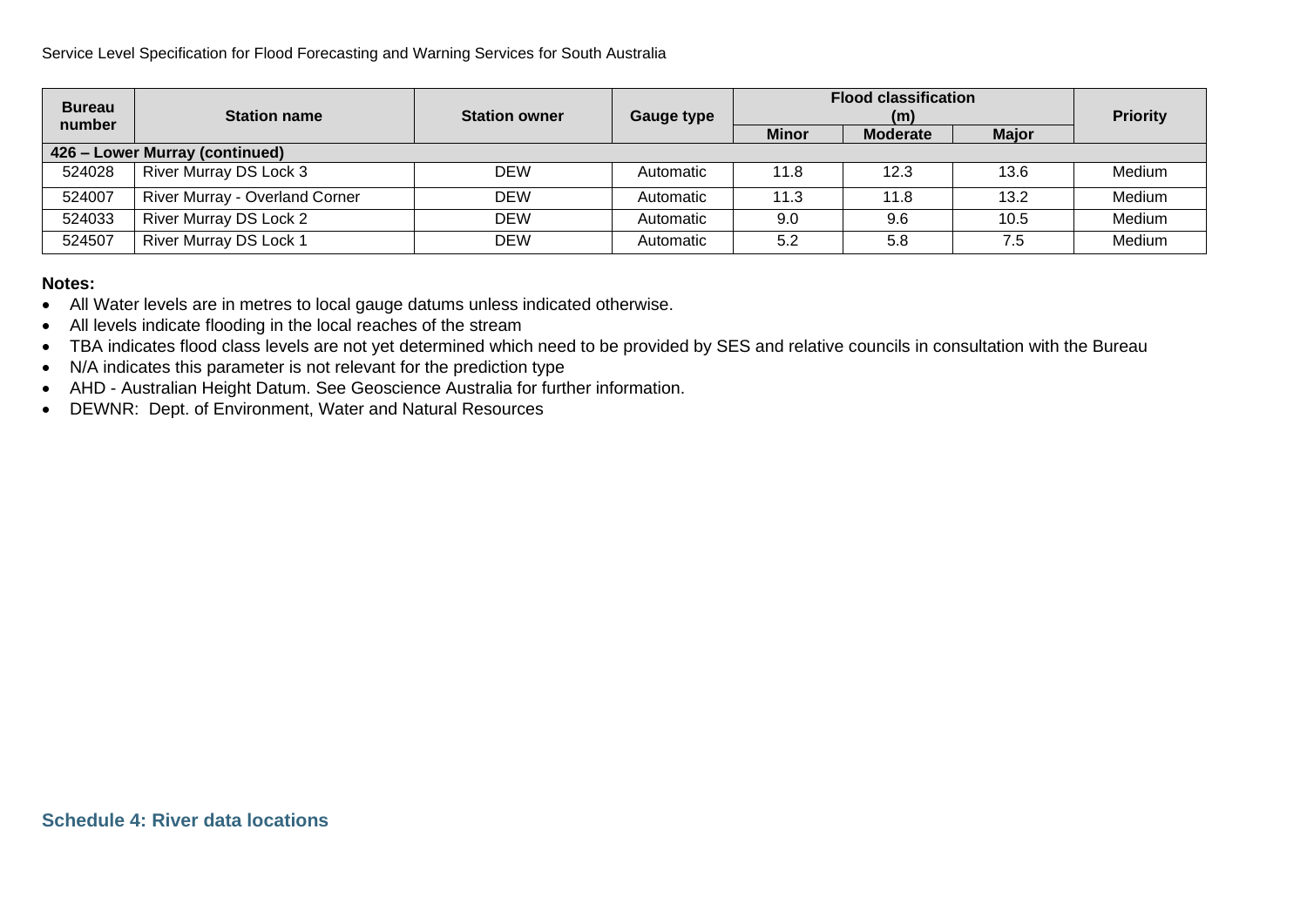| <b>Bureau</b><br>number   | <b>Station name</b>                                       | Owner                                | <b>Gauge type</b> | <b>Priority</b> |
|---------------------------|-----------------------------------------------------------|--------------------------------------|-------------------|-----------------|
| 503 - Onkaparinga River   |                                                           |                                      |                   |                 |
| 523716                    | Western Branch Creek at Tiers Rd                          | <b>Bureau of Meteorology</b>         | Automatic         | Medium          |
| 024583                    | <b>Inverbrackie Creek</b>                                 | <b>Bureau of Meteorology</b>         | Automatic         | Low             |
| 523743                    | Lenswood Creek at Swamp Rd                                | <b>Bureau of Meteorology</b>         | Automatic         | Medium          |
| 523776                    | Hahndorf Creek US Onkaparinga River                       | Department for Environment and Water | Automatic         | Medium          |
| 523772                    | Onkaparinga River DS Hahndorf Ck                          | Department for Environment and Water | Automatic         | Medium          |
| 523744                    | Cox Creek at Swamp Rd                                     | Department for Environment and Water | Automatic         | Low             |
| 523726                    | Onkaparinga River at Bradbury (Houlgraves)                | <b>SA Water</b>                      | Automatic         | <b>High</b>     |
| 523055                    | <b>Burnt Out Creek US Mt Bold</b>                         | Department for Environment and Water | Automatic         | Low             |
| 523765                    | Mt Bold Reservoir                                         | <b>SA Water</b>                      | Automatic         | High            |
| 523725                    | Scott Creek (SAW)                                         | <b>SA Water</b>                      | Automatic         | Medium          |
| 523775                    | Scott Creek (DEW)                                         | Department for Environment and Water | Automatic         | Medium          |
| 523771                    | Onkaparinga River below Clarendon weir                    | Department for Environment and Water | Automatic         | Medium          |
| 523774                    | Onkaparinga River at Baker Gully                          | Department for Environment and Water | Automatic         | Medium          |
| 504 - Torrens River       |                                                           |                                      |                   |                 |
| 524026                    | Torrens River DS Glen Devon Rd                            | Department for Environment and Water | Automatic         | Medium          |
| 523778                    | Torrens River at Mt Pleasant                              | Department for Environment and Water | Automatic         | High            |
| 523732                    | Torrens River at Mt Pleasant                              | <b>SA Water</b>                      | Automatic         | High            |
| 523735                    | Angas Creek at Birdwood (Muellers Rd)                     | <b>Bureau of Meteorology</b>         | Automatic         | High            |
| 523709                    | Millar's Creek at Forreston                               | <b>Bureau of Meteorology</b>         | Automatic         | Low             |
| 523700                    | Cudlee Creek at Lobethal Rd                               | <b>Bureau of Meteorology</b>         | Automatic         | Medium          |
| 523763                    | Millbrook Reservoir                                       | <b>SA Water</b>                      | Automatic         | High            |
| 523777                    | <b>Torrens River DS Hollands Ck</b>                       | Department for Environment and Water | Automatic         | <b>High</b>     |
| 023145                    | Second Creek at Stonyfell                                 | <b>Bureau of Meteorology</b>         | Automatic         | Medium          |
| 523041                    | First Creek at Botanic Gardens                            | Department for Environment and Water | Automatic         | Medium          |
| 523040                    | <b>Torrens River at Walkerville</b>                       | Department for Environment and Water | Automatic         | Medium          |
| 523042                    | <b>Torrens River at Seaview Rd</b>                        | Department for Environment and Water | Automatic         | Medium          |
| 504 - Port Adelaide Basin |                                                           |                                      |                   |                 |
| 523058                    | Dry Creek at Valley View                                  | Department for Environment and Water | Automatic         | Medium          |
| 523059                    | Dry Creek at Pooraka (Bridge Rd)                          | Department for Environment and Water | Automatic         | Medium          |
| 523112                    | Little Para Reservoir                                     | <b>SA Water</b>                      | Automatic         | Medium          |
| 523057                    | Little Para River US Fault                                | Department for Environment and Water | Automatic         | Low             |
|                           | 504 - Brownhill Keswick Creeks                            |                                      |                   |                 |
| 523101                    | Brown hill Creek at Heywood Park (Previously<br>Hawthorn) | Councils                             | Automatic         | Medium          |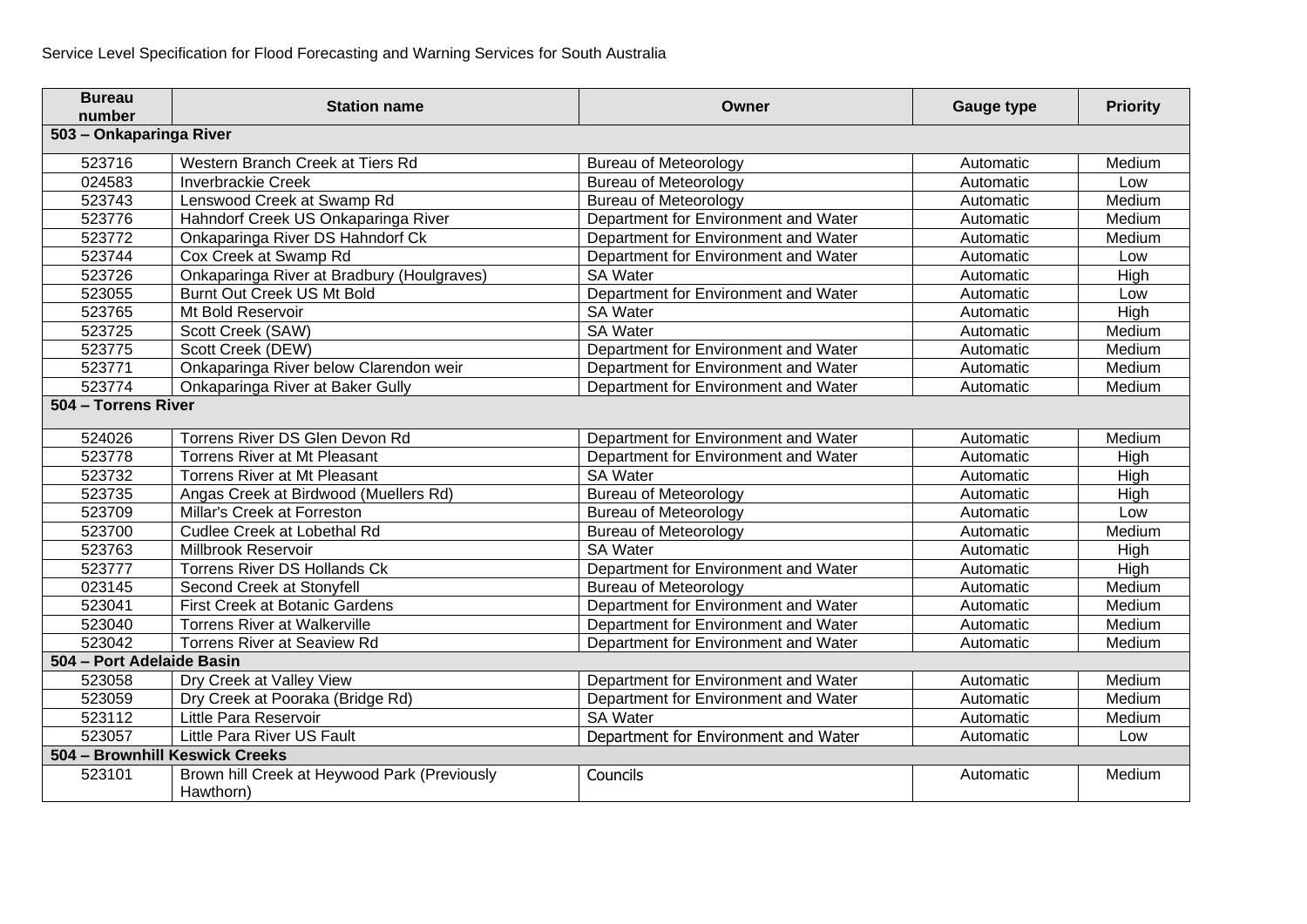| <b>Bureau</b><br>number    | <b>Station name</b>                         | Owner                                | <b>Gauge type</b> | <b>Priority</b> |  |
|----------------------------|---------------------------------------------|--------------------------------------|-------------------|-----------------|--|
| 504 - Sturt River          |                                             |                                      |                   |                 |  |
| 523766                     | Sturt Creek below Minno Creek               | Department for Environment and Water | Automatic         | Medium          |  |
| 523045                     | <b>Sturt River at Novar Gardens</b>         | Department for Environment and Water | Automatic         | Low             |  |
| 505 - Gawler River         |                                             |                                      |                   |                 |  |
| 523737                     | Warren Reservoir                            | <b>SA Water</b>                      | Automatic         | Medium          |  |
| 523784                     | Malcolm Creek                               | <b>SA Water</b>                      | Automatic         | Low             |  |
| 523308                     | North Para River at Mt McKenzie             | Department for Environment and Water | Automatic         | Medium          |  |
| 523314                     | North Para River at Penrice                 | Department for Environment and Water | Automatic         | High            |  |
| 523053                     | Duckponds Creek at Stockwell                | Department for Environment and Water | Automatic         | Medium          |  |
| 523313                     | Tanunda Creek at Bethany                    | Department for Environment and Water | Automatic         | Medium          |  |
| 023376                     | Jacobs Creek (Barossa HW)                   | <b>Bureau of Meteorology</b>         | Automatic         | Medium          |  |
| 023348                     | Greenock Creek at Shea-Oak Log              | <b>Bureau of Meteorology</b>         | Automatic         | Medium          |  |
| 523012                     | North Para River below Turretfield Dam      | Department for Environment and Water | Automatic         | High            |  |
| <b>Mid North/Far North</b> |                                             |                                      |                   |                 |  |
| 521008                     | <b>Hutt River at Clare</b>                  | Department for Environment and Water | Automatic         | Medium          |  |
| 517001                     | Cooper Creek at Cullyamurra Waterhole       | Department for Environment and Water | Automatic         | Medium          |  |
| 517001                     | Cooper Creek NW Ch US Coongie Lakes         | Department for Environment and Water | Automatic         | Medium          |  |
| 538005                     | Diamantina River at Birdsville              | Department for Environment and Water | Automatic         | Medium          |  |
| 517013                     | Warburton River at Poothapoota Waterhole    | Department for Environment and Water | Automatic         | Medium          |  |
| 516001                     | <b>Neales River South Stewart WH</b>        | Department for Environment and Water | Automatic         | Medium          |  |
| 517014                     | Neales River Algebuckina WH                 | Department for Environment and Water | Automatic         | Medium          |  |
| 426 - Angas River          |                                             |                                      |                   |                 |  |
| 523773                     | Angas Weir                                  | Department for Environment and Water | Automatic         | High            |  |
| 524534                     | Angas River at Windermere Rd                | Department for Environment and Water | Automatic         | Medium          |  |
| 426 - Bremer River         |                                             |                                      |                   |                 |  |
| 524530                     | Bremer River Opp. Tennis Court at Harrogate | Department for Environment and Water | Automatic         | Medium          |  |
| 524529                     | Bremer River DS Harrogate Rd (pool)         | Department for Environment and Water | Automatic         | Medium          |  |
| 524519                     | Mt Barker Creek DS Mt Barker (Springs)      | Department for Environment and Water | Automatic         | Medium          |  |
| 524520                     | Dawesley Creek at Dawesley                  | Department for Environment and Water | Automatic         | Medium          |  |
| 524516                     | Bremer River U/S Mt Barker Ck               | Department for Environment and Water | Automatic         | High            |  |
| 524517                     | Mt Barker Creek U/S Bremer R                | Department for Environment and Water | Automatic         | High            |  |
| 524518                     | <b>Bremer River near Hartley</b>            | Department for Environment and Water | Automatic         | High            |  |
| 524522                     | Bremer River US Ballandown Rd               | Department for Environment and Water | Automatic         | Medium          |  |
| 506 - Wakefield River      |                                             |                                      |                   |                 |  |
| 521013                     | Wakefield River at Taylors VY               | Department for Environment and Water | Automatic         | High            |  |
| 521015                     | Skillogalee Creek at Goodonga               | Department for Environment and Water | Automatic         | Medium          |  |
| 505 - Light River          |                                             |                                      |                   |                 |  |
| 523043                     | Light River at Port Wakefield               | Department for Environment and Water | Automatic         | Medium          |  |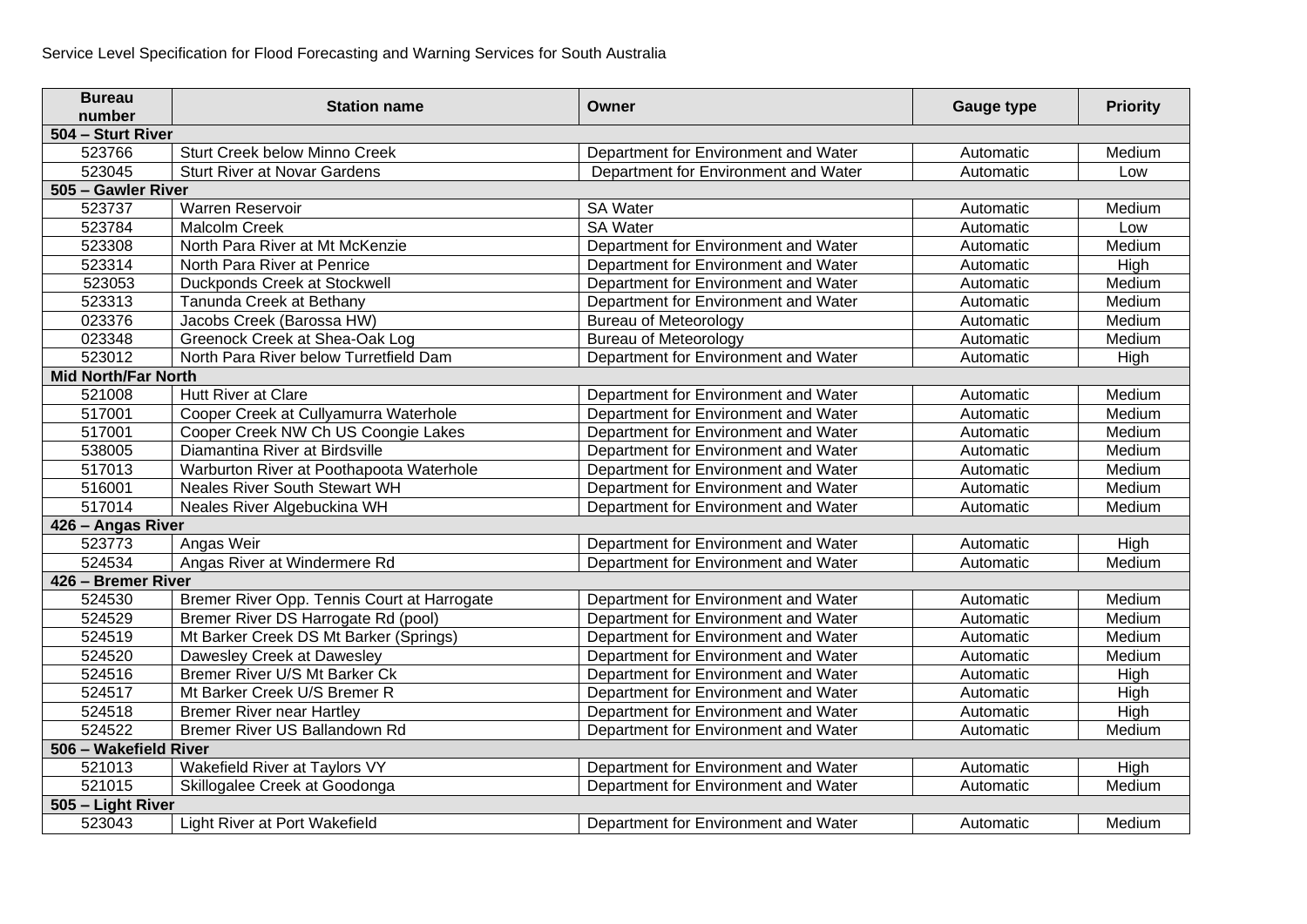| <b>Bureau</b>            | <b>Station name</b>                       | Owner                                | <b>Gauge type</b> | <b>Priority</b> |
|--------------------------|-------------------------------------------|--------------------------------------|-------------------|-----------------|
| number                   |                                           |                                      |                   |                 |
| 501 - Fleurieu Peninsula |                                           |                                      |                   |                 |
| 523767                   | Pedlar Creek at Moana                     | Department for Environment and Water | Automatic         | Low             |
| 426 - Lower Murray       |                                           |                                      |                   |                 |
| 547006                   | River Murray DS Lock 9                    | Department for Environment and Water | Automatic         | Low             |
| 547005                   | River Murray DS Lock 8                    | Department for Environment and Water | Automatic         | Low             |
| 576002                   | River Murray DS Lock 7                    | Department for Environment and Water | Automatic         | Low             |
| 524032                   | River Murray DS Lock 6                    | Department for Environment and Water | Automatic         | Low             |
| 524505                   | River Murray DS Morgan                    | Department for Environment and Water | Automatic         | Low             |
| 524526                   | River Murray at Swan Reach (3km DS ferry) | Department for Environment and Water | Automatic         | Low             |
| 524531                   | Marne Gorge                               | Department for Environment and Water | Automatic         | Low             |
| 524527                   | River Murray at Walker Flat               | Department for Environment and Water | Automatic         | Low             |
| 524525                   | River Murray at Mannum Town Wharf         | Department for Environment and Water | Automatic         | Low             |
| 524524                   | River Murray US Long Island (Murray Br.)  | Department for Environment and Water | Automatic         | Low             |
| 524532                   | River Murray DS Wellington ferry          | Department for Environment and Water | Automatic         | Low             |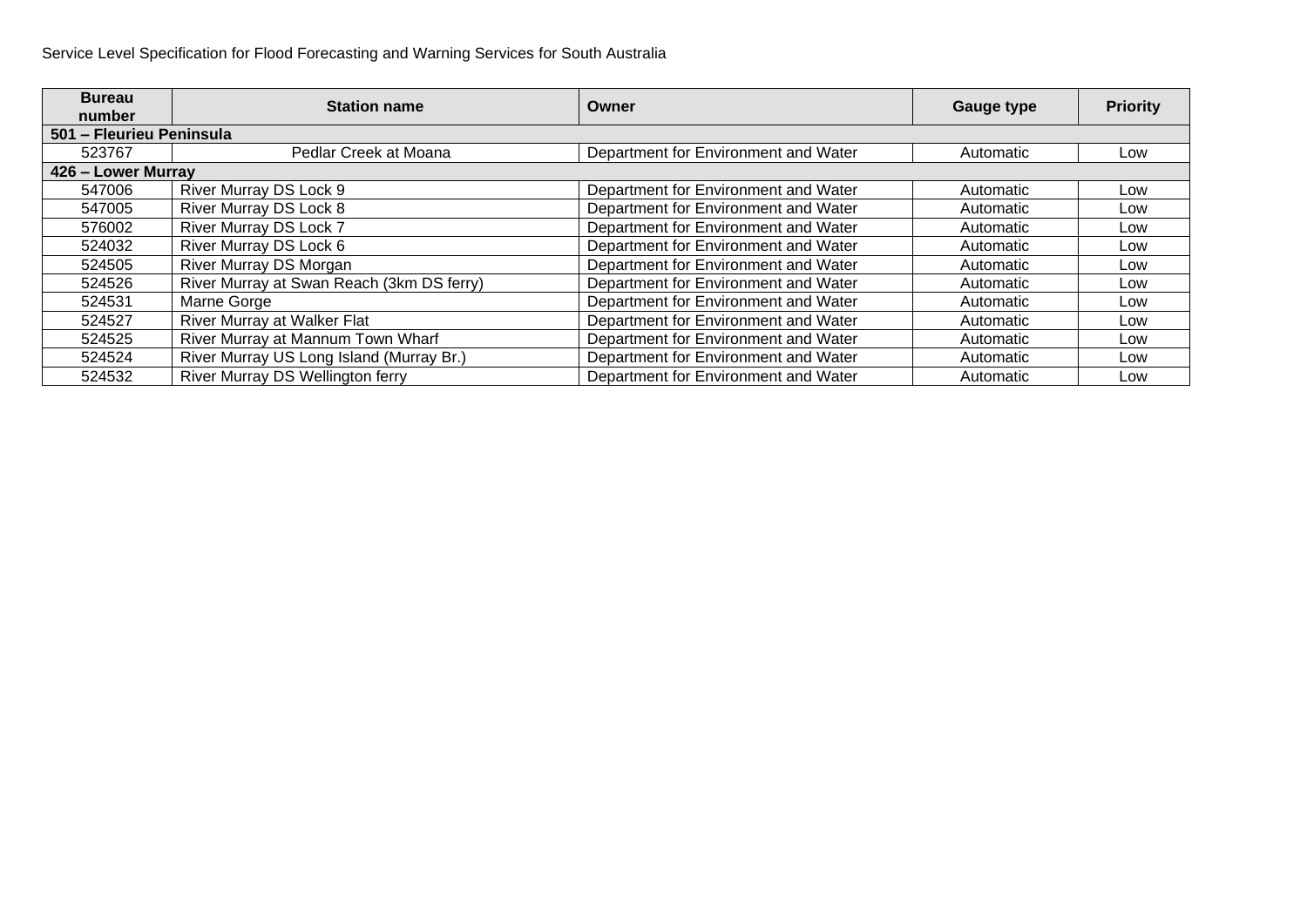# <span id="page-29-0"></span>**Schedule 5: Enviromon base stations installed in South Australia**

| Owner  | <b>City/town</b>    | License<br>number | <b>Number</b><br>of users | Date of<br>registration | <b>∟icense</b><br>version |
|--------|---------------------|-------------------|---------------------------|-------------------------|---------------------------|
| Bureau | Adelaide<br>Airport | TBA               | 10                        | TBA                     |                           |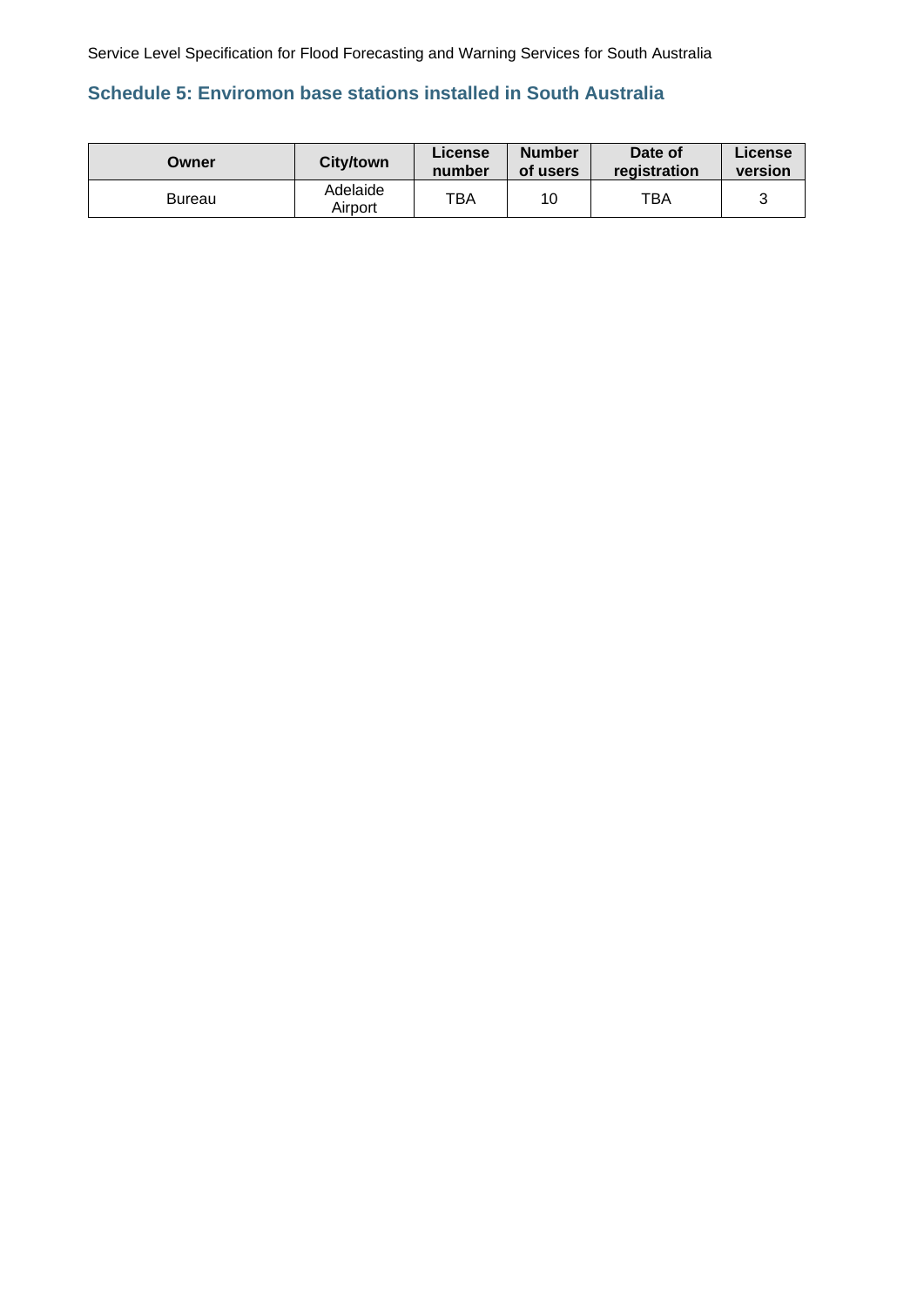# <span id="page-30-0"></span>**Schedule 6: List of rain sites owned and maintained by the Bureau**

| <b>Bureau</b><br>number | <b>Station name</b>                      | <b>Gauge type</b> | Data type   | <b>Priority</b> |
|-------------------------|------------------------------------------|-------------------|-------------|-----------------|
|                         | 503 - Onkaparinga River                  |                   |             |                 |
| 523718                  | Nitschke Hill                            | Automatic         | Rainfall    | High            |
| 023862                  | Lobethal                                 | Automatic         | Rainfall    | Medium          |
| 023801                  | Lenswood                                 | Automatic         | Rainfall    | Medium          |
| 024583                  | <b>Inverbrackie Creek</b>                | Automatic         | Rainfall    | Medium          |
| 023920                  | <b>Wicks Estate</b>                      | Automatic         | Rainfall    | High            |
| 023866                  | Verdun                                   | Automatic         | Rainfall    | Medium          |
| 023787                  | Killara Park                             | Automatic         | Rainfall    | High            |
| 523715                  | Aldgate Creek at Aldgate                 | Automatic         | Rainfall    | Medium          |
| 023108                  | Longwood                                 | Automatic         | Rainfall    | Medium          |
| 23911                   | <b>Biggs Flat</b>                        | Automatic         | Rainfall    | Medium          |
| 23910                   | Saddlebags                               | Automatic         | Rainfall    | Medium          |
| 523751                  | <b>Ackland Hill</b>                      | Automatic         | Rainfall    | Medium          |
| 504 - Torrens River     |                                          |                   |             |                 |
| 023922                  | <b>Forreston Alert</b>                   | Automatic         | Rainfall    | <b>High</b>     |
| 523700                  | Cudlee Creek at Lobethal Rd              | Automatic         | Rainfall    | Medium          |
| 023090                  | Kent Town (AWS)                          | Automatic         | Rainfall    | Medium          |
| 023786                  | <b>McVitties Hill</b>                    | Automatic         | Rainfall    | High            |
| 023860                  | Greenhill                                | Automatic         | Rainfall    | Medium          |
| 023865                  | Stringybark                              | Automatic         | Rainfall    | High            |
| 023867                  | Ashton                                   | Automatic         | Rainfall    | High            |
| 023877                  | Kersbrook                                | Automatic         | Rainfall    | Medium          |
| 023879                  | O'Deas Road                              | Automatic         | Rainfall    | Medium          |
| 023880                  | Ironstone Road                           | Automatic         | Rainfall    | Medium          |
| 023881                  | <b>Cromer Road</b>                       | Automatic         | Rainfall    | Medium          |
| 023882                  | Maidment Road                            | Automatic         | Rainfall    | Medium          |
| 023892                  | Montacute                                | Automatic         | Rainfall    | High            |
| 023896                  | <b>Black Hill</b>                        | Automatic         | Rainfall    | Medium          |
| 023901                  | Mt Lofty                                 | Automatic         | Rainfall    | High            |
| 024579                  | Mt Torrens                               | Automatic         | Rainfall    | High            |
| 123700                  | Inglewood                                | Automatic         | Rainfall    | Medium          |
| 023858                  | Hermitage                                | Automatic         | Rainfall    | Medium          |
| 523005                  | <b>Banksia Park</b>                      | Automatic         | Rainfall    | Medium          |
| 023101                  | Payneham                                 | Automatic         | Rainfall    | Medium          |
| 023133                  | Greenacres                               | Automatic         | Rainfall    | Medium          |
| 023085                  | Seaview                                  | Automatic         | Rainfall    | Medium          |
| 023042                  | <b>Burnside</b>                          | Automatic         | Rainfall    | Medium          |
| 505 - Gawler River      |                                          |                   |             |                 |
| 023372                  | <b>Duckponds Creek</b>                   | Automatic         | Rainfall    | Medium          |
| 023357                  | North Para River at Nuriootpa (Park Ave) | Automatic         | Rainfall    | High            |
| 023382                  | Milton Park (Cornbrook)                  | Automatic         | Rainfall    | High            |
| 023369                  | Greenock                                 | Automatic         | Rainfall    | Medium          |
| 023383                  | Gomersal (Woodbridge)                    | Automatic         | Rainfall    | High            |
| 023146                  | Steingarten                              | Automatic         | Rainfall    | High            |
| 523305                  | <b>Kies Estate</b>                       | Automatic         | Rainfall    | Medium          |
| 023878                  | Mt Crawford (AWS)                        | Automatic         | Rainfall    | Medium          |
| 523307                  | Freeling                                 | Automatic         | Rainfall    | High            |
| 023107                  | Gawler River at Gawler West (Gosford St) | Automatic         | Rainfall    | High            |
| 023111                  | Gawler River at Heaslip Rd (Angle Vale)  | Automatic         | Water level | High            |
| 505.4 - Light River     |                                          |                   |             |                 |
| 021140                  | Waterloo East (Schutz Road)              | Automatic         | Rainfall    | High            |
| 023381                  | Ngapala                                  | Automatic         | Rainfall    | High            |
| 023323                  | Tarnma                                   | Automatic         | Rainfall    | High            |
| 023379                  | Mt Rufus (Dutton)                        | Automatic         | Rainfall    | High            |
| 023374                  | Hansborough                              | Automatic         | Rainfall    | High            |
| 023380                  | Kapunda West (Kaplee)                    | Automatic         | Rainfall    | High            |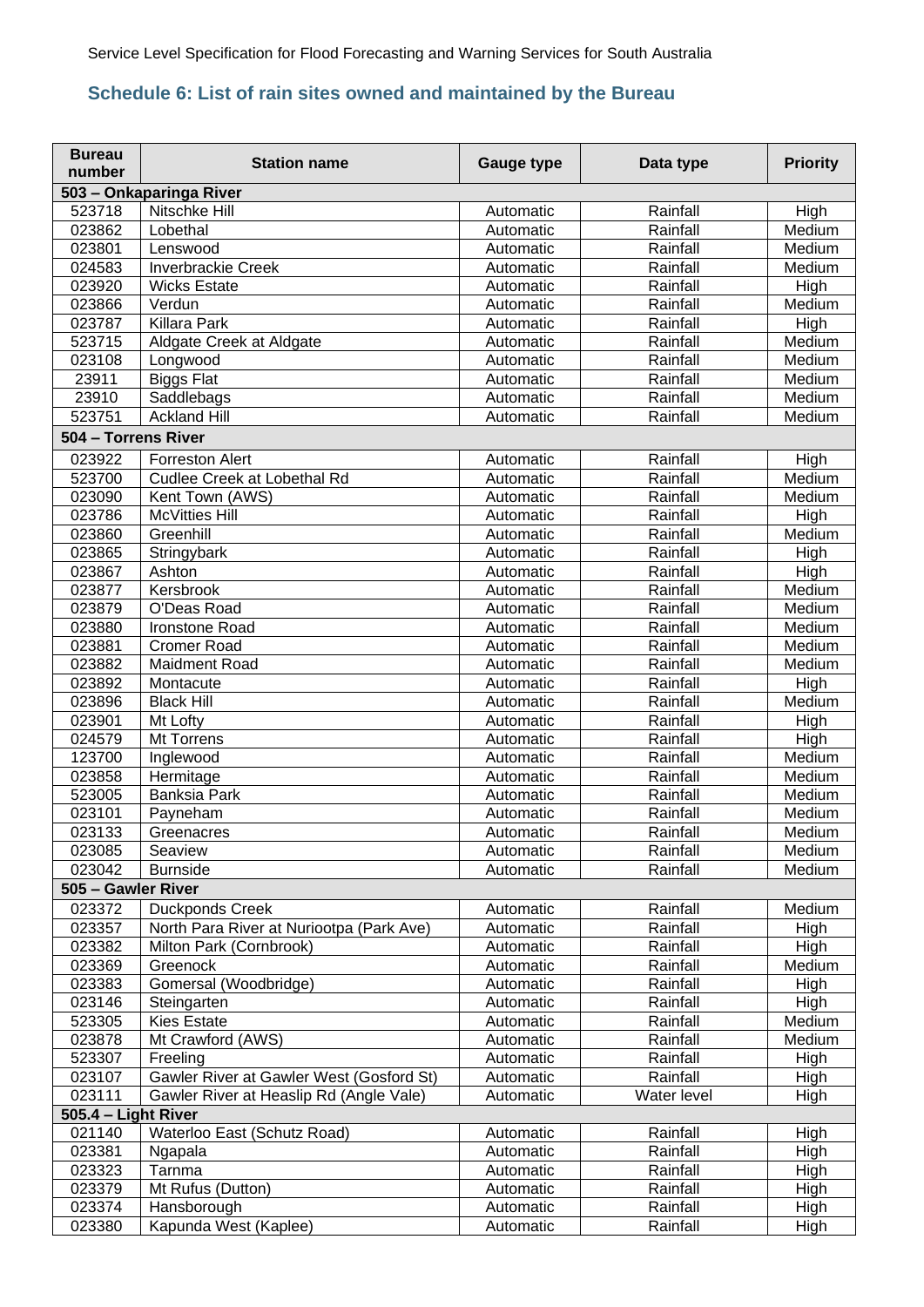| <b>Bureau</b>      | <b>Station name</b>             | <b>Gauge type</b> | Data type | <b>Priority</b> |  |  |
|--------------------|---------------------------------|-------------------|-----------|-----------------|--|--|
| number             |                                 |                   |           |                 |  |  |
|                    | 505.4 - Light River (continued) |                   |           |                 |  |  |
| 023349             | Saddleworth                     | Automatic         | Rainfall  | High            |  |  |
| 023365             | Hazelton                        | Automatic         | Rainfall  | High            |  |  |
| 023135             | <b>Hamley Bridge</b>            | Automatic         | Rainfall  | Medium          |  |  |
| 023129             | <b>Dolaghans Crossing</b>       | Automatic         | Rainfall  | Low             |  |  |
|                    | 506 - Wakefield River           |                   |           |                 |  |  |
| 021076             | Cooinda                         | Automatic         | Rainfall  | High            |  |  |
| 023147             | Mt Horrocks                     | Automatic         | Rainfall  | Medium          |  |  |
| 521101             | <b>Spring Gully</b>             | Automatic         | Rainfall  | Medium          |  |  |
| 021130             | Rhynie                          | Automatic         | Rainfall  | High            |  |  |
| 023128             | Donaleen                        | Automatic         | Rainfall  | Medium          |  |  |
| 426 - Bremer River |                                 |                   |           |                 |  |  |
| 024591             | Mt Beevor South                 | Automatic         | Rainfall  | High            |  |  |
| 023864             | Burwood                         | Automatic         | Rainfall  | High            |  |  |
| 023863             | Millbrae                        | Automatic         | Rainfall  | High            |  |  |
| 024592             | Callington Hill (Colrae)        | Automatic         | Rainfall  | High            |  |  |
| 024593             | Woodchester (Craiorah)          | Automatic         | Rainfall  | Medium          |  |  |
| 024594             | Highland Valley (Greenholm)     | Automatic         | Rainfall  | High            |  |  |
| 426 - Angas River  |                                 |                   |           |                 |  |  |
| 023728             | Macclesfield                    | Automatic         | Rainfall  | High            |  |  |
|                    | 426 - Lower Murray              |                   |           |                 |  |  |
| 024575             | Sedan Hill                      | Automatic         | Rainfall  | Low             |  |  |
| 024585             | Ponderosa                       | Automatic         | Rainfall  | Low             |  |  |
| 024586             | Mt Mary                         | Automatic         | Rainfall  | Low             |  |  |

#### **Notes:**

• Does not include automatic weather stations and other Bureau synoptic stations.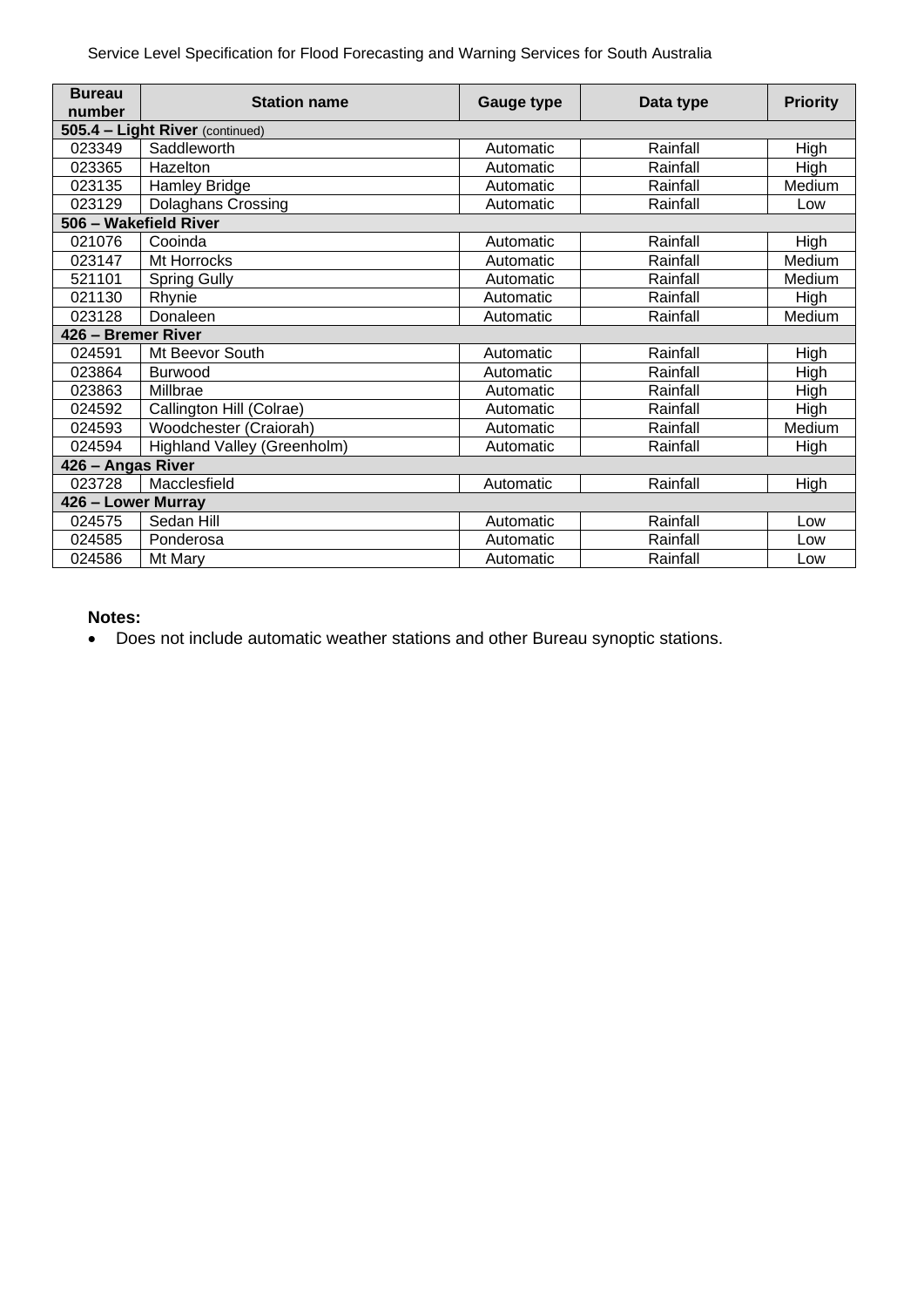# **Schedule 7: List of flood warning related products issued by the Bureau in South Australia (warnings, watches, bulletins, river alerts)**

#### **Flood warnings**

<span id="page-32-0"></span>

| <b>Product ID</b> | <b>Product name</b>                  | Initiating criteria                                                                                                                                                                          | <b>Updated</b>                                                              | <b>Finalising</b>                                                                                                                                                 |
|-------------------|--------------------------------------|----------------------------------------------------------------------------------------------------------------------------------------------------------------------------------------------|-----------------------------------------------------------------------------|-------------------------------------------------------------------------------------------------------------------------------------------------------------------|
| IDS20360          | <b>Gawler River</b>                  | To be issued when the minor flood level is<br>expected to be exceeded at forecast<br>locations.                                                                                              | Every 6-12 hours or where a change in<br>flood classification is predicted. | A flood warning should only be<br>finalised when all river heights are<br>falling, approaching minor flood<br>level and no further heavy rainfall is<br>expected. |
| IDS20362          | <b>Torrens River</b>                 | To be issued when the minor flood level is<br>expected to be exceeded at forecast<br>locations.                                                                                              | Every 6-12 hours or where a change in<br>flood classification is predicted. | A flood warning should only be<br>finalised when all river heights are<br>falling, approaching minor flood<br>level and no further heavy rainfall is<br>expected. |
| IDS20364          | Onkaparinga River                    | To be issued when the minor flood level is<br>expected to be exceeded at forecast<br>locations.                                                                                              | Every 6-12 hours or where a change in<br>flood classification is predicted. | A flood warning should only be<br>finalised when all river heights are<br>falling, approaching minor flood<br>level and no further heavy rainfall is<br>expected. |
| <b>IDS20370</b>   | <b>Inland Rivers</b>                 | To be issued when any flooding is expected<br>due to upstream flows (in QLD).                                                                                                                | Daily - weekly depending on the<br>situation.                               | A flood warning should only be<br>finalised when all river heights are<br>falling and no further flooding is<br>expected.                                         |
| <b>IDS20373</b>   | Angas River<br>(Generalised)         | To be issued when any flooding is expected<br>due to significant rain or upstream flows.                                                                                                     | Every 6-12 hours or where a change in<br>flood classification is predicted. | A flood warning should only be<br>finalised when all river heights are<br>falling and no further flooding is<br>expected.                                         |
|                   | <b>Bremer River</b><br>(Qualitative) | To be issued when the minor flood level is<br>expected to be exceeded at forecast<br>locations.                                                                                              | Every 6-12 hours or where a change in<br>flood classification is predicted. | A flood warning should only be finalised<br>when all river heights are falling,<br>approaching minor flood level and no<br>further heavy rainfall is expected.    |
| <b>IDS20372</b>   | Light and<br><b>Wakefield Rivers</b> | To be issued when any flooding is expected<br>due to significant rain or upstream flows.                                                                                                     | Every 6-12 hours or where a change in<br>flood classification is predicted. | A flood warning should only be<br>finalised when all river heights are<br>falling and no further flooding is<br>expected.                                         |
| <b>IDS20367</b>   | <b>River Murray</b>                  | To be issued when the minor flood level is<br>expected to be exceeded at forecast locations<br>(currently, flood warning for River Murray is<br>provided by Dept. of Environment and Water). | Daily - weekly depending on the<br>situation.                               | A flood warning should only be<br>finalised when all river heights are<br>falling, approaching minor flood<br>level and no further heavy rainfall is<br>expected. |

**Flood watches**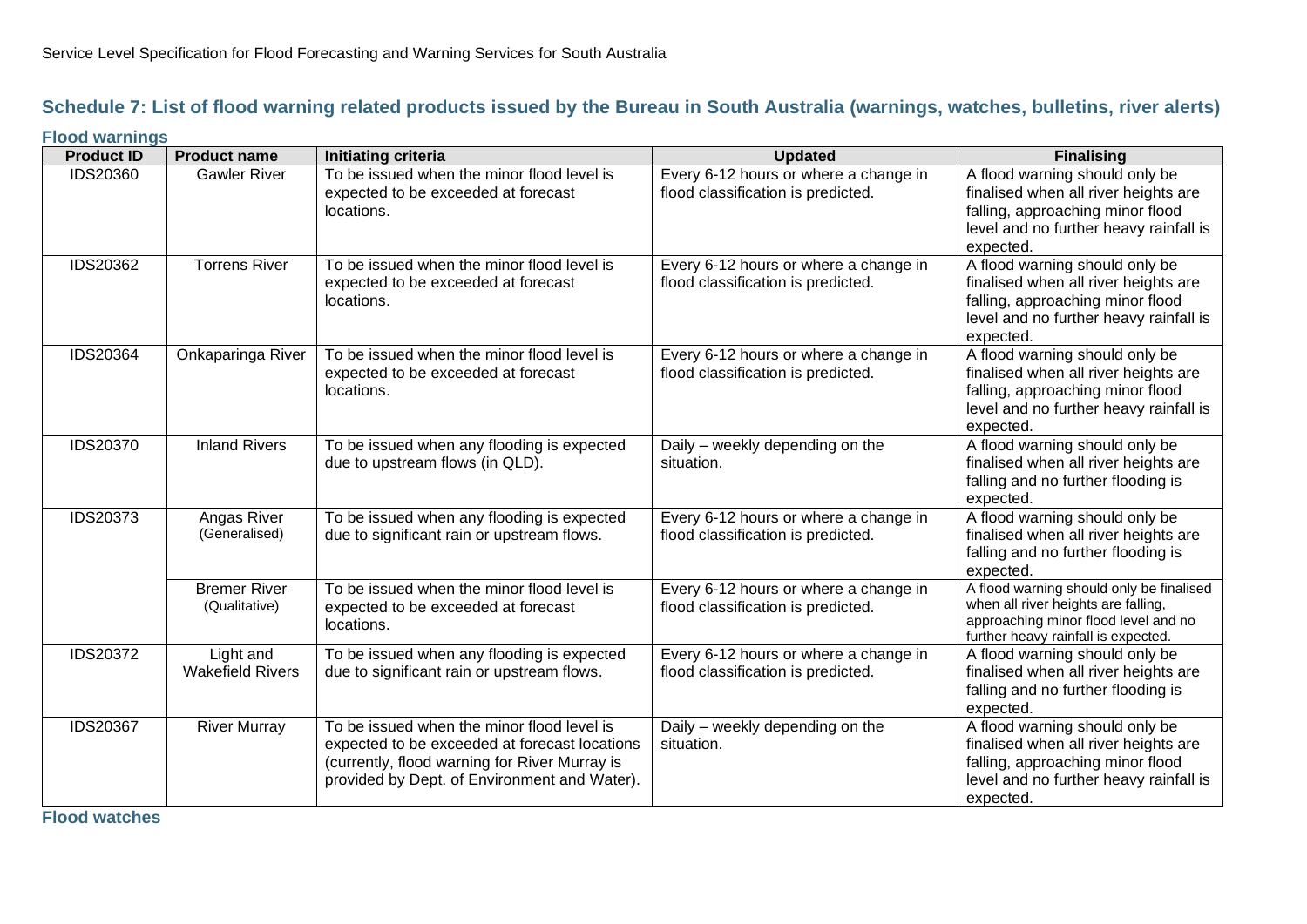| <b>Product ID</b> | <b>Product name</b> | Initiating criteria                                                                        | <b>Updated</b>                                                               | <b>Finalising</b>                                                        |
|-------------------|---------------------|--------------------------------------------------------------------------------------------|------------------------------------------------------------------------------|--------------------------------------------------------------------------|
| <b>IDS20374</b>   | Flood Watch 1       | Issued when meteorological forecasts for the<br>next 24 to 96 hours indicate that rainfall | The Flood Watch message must be<br>updated every 24 hours, and more often if | The flood watch product remains<br>current until all flood warnings have |
|                   |                     | sufficient to cause flooding may occur.                                                    | significant changes occur.                                                   | been finalised or when the risk of<br>future flooding is no longer       |
|                   |                     |                                                                                            |                                                                              | expected.                                                                |
| <b>IDS20375</b>   | Flood Watch 2       | Issued when meteorological forecasts for the<br>next 24 to 96 hours indicate that rainfall | The Flood Watch message must be<br>updated every 24 hours, and more often if | The flood watch product remains<br>current until all flood warnings have |
|                   |                     | sufficient to cause flooding may occur.                                                    | significant changes occur.                                                   | been finalised or when the risk of                                       |
|                   |                     |                                                                                            |                                                                              | future flooding is no longer                                             |
|                   |                     |                                                                                            |                                                                              | expected.                                                                |

#### **Notes:**

Flood watch title (Flood Watch 1/Flood Watch 2) will be adjusted to reflect the catchments at risk of flooding by the particular weather event.

Areas covered by flood watch service in SA are available at:

[http://www.bom.gov.au/water/floods/image/BOM\\_Flood\\_Watch\\_Areas\\_map\\_SouthAustralia\\_2017.pdf?=v3](http://www.bom.gov.au/water/floods/image/BOM_Flood_Watch_Areas_map_SouthAustralia_2017.pdf?=v3)

# **Flood Summary**

| <b>Product ID</b> | <b>Product name</b> | Initiating criteria                                                                                                                                                                         | <b>Updated</b>                                                                                                                                                                                                      | <b>Finalising</b> |
|-------------------|---------------------|---------------------------------------------------------------------------------------------------------------------------------------------------------------------------------------------|---------------------------------------------------------------------------------------------------------------------------------------------------------------------------------------------------------------------|-------------------|
| <b>IDS20371</b>   | South Australia     | The Flood Summary is issued when a flood<br>watch or warning product is issued or any<br>additional information regarding flooding<br>hazards within the State needs to be<br>communicated. | The Flood Summary must be updated every<br>time a flood watch or warning product is<br>reissued or there is a need to further<br>communicate additional information regarding<br>flooding hazards within the State. | N/A               |

# **River and rainfall bulletins**

| <b>Product ID</b> | <b>Product name</b>                                                        | <b>Initiating criteria</b> | <b>Updated</b> | <b>Finalising</b> |
|-------------------|----------------------------------------------------------------------------|----------------------------|----------------|-------------------|
| <b>IDS60147</b>   | Latest River Heights for the Onkaparinga and Southern Creeks River         | None                       | Hourly         | Never             |
| <b>IDS60148</b>   | Latest River Heights for the Torrens, Port Adelaide and Patawolonga Rivers | None                       | Hourly         | Never             |
| <b>IDS60149</b>   | Latest River Heights for the North Para, South Para and Gawler Rivers      | None                       | Hourly         | Never             |
| <b>IDS60164</b>   | Latest River Heights for the Angas and Bremer Rivers                       | None                       | Hourly         | Never             |
| <b>IDS60165</b>   | Latest River Heights for the Light and Wakefield Rivers                    | None                       | Hourly         | Never             |
| <b>IDS60166</b>   | Latest River Height for the Murray River                                   | None                       | Hourly         | Never             |
| <b>IDS60150</b>   | Latest River Heights for the Mid North, Flinders and Far North Rivers      | None                       | Hourly         | Never             |
| <b>IDS60151</b>   | Latest River Heights for the All South Australian Rivers                   | None                       | Hourly         | Never             |

### **Rainfall bulletins – 1 Hourly**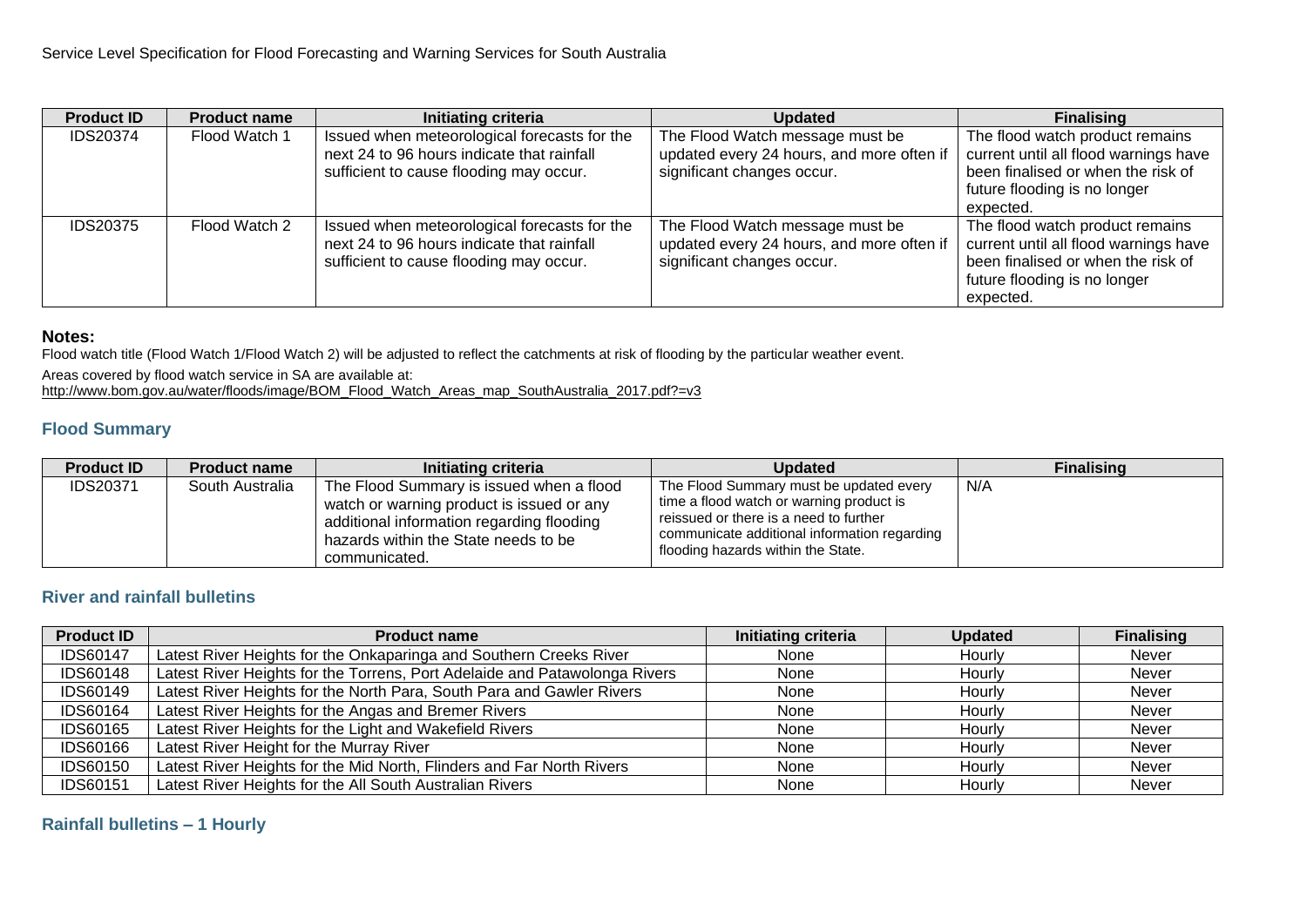| <b>Product ID</b> | <b>Product name</b>                 | <b>Initiating criteria</b> | <b>Updated</b> | <b>Finalising</b> |
|-------------------|-------------------------------------|----------------------------|----------------|-------------------|
| <b>IDS60152</b>   | Onkaparinga, Southern creeks        | None                       | Hourly         | <b>Never</b>      |
| <b>IDS60153</b>   | Torrens, Port Adelaide, Patawolonga | None                       | Hourly         | Never             |
| <b>IDS60154</b>   | North Para, South Para, Gawler      | None                       | Hourly         | Never             |
| <b>IDS60167</b>   | Angas, Bremer                       | None                       | Hourly         | <b>Never</b>      |
| <b>IDS60185</b>   | Light, Wakefield                    | None                       | Hourly         | <b>Never</b>      |
| <b>IDS60191</b>   | Murrav                              | None                       | Hourly         | <b>Never</b>      |
| <b>IDS60155</b>   | Mid North, Flinders, Far North      | None                       | Hourly         | <b>Never</b>      |

#### **Rainfall bulletins – 3 Hourly**

| <b>Product ID</b> | <b>Product name</b>                 | Initiating criteria | <b>Updated</b> | <b>Finalising</b> |
|-------------------|-------------------------------------|---------------------|----------------|-------------------|
| <b>IDS60156</b>   | Onkaparinga, Southern creeks        | None                | 3 Hourly       | <b>Never</b>      |
| IDS60157          | Torrens, Port Adelaide, Patawolonga | None                | 3 Hourly       | <b>Never</b>      |
| <b>IDS60158</b>   | North Para, South Para, Gawler      | None                | 3 Hourly       | <b>Never</b>      |
| <b>IDS60168</b>   | Angas, Bremer                       | None                | 3 Hourly       | <b>Never</b>      |
| <b>IDS60188</b>   | Light, Wakefield                    | None                | 3 Hourly       | <b>Never</b>      |
| <b>IDS60192</b>   | Murrav                              | None                | 3 Hourly       | <b>Never</b>      |
| <b>IDS60159</b>   | Mid North, Flinders, Far North      | None                | 3 Hourly       | Never             |

# **Rainfall bulletins – 24 Hourly**

| <b>Product ID</b> | <b>Product name</b>                 | Initiating criteria | <b>Updated</b> | <b>Finalising</b> |
|-------------------|-------------------------------------|---------------------|----------------|-------------------|
| <b>IDS60160</b>   | Onkaparinga, Southern creeks        | None                | Daily          | <b>Never</b>      |
| <b>IDS60161</b>   | Torrens, Port Adelaide, Patawolonga | None                | Daily          | Never             |
| <b>IDS60162</b>   | North Para, South Para, Gawler      | None                | Daily          | Never             |
| <b>IDS60169</b>   | Angas, Bremer                       | None                | Daily          | <b>Never</b>      |
| <b>IDS60189</b>   | Light, Wakefield                    | None                | Daily          | Never             |
| <b>IDS60193</b>   | Murrav                              | None                | Daily          | Never             |
| <b>IDS60163</b>   | Mid North, Flinders, Far North      | None                | Daily          | Never             |

# **Rainfall bulletins – Long term**

| <b>Product ID</b> | Product name                                  | Initiating criteria | Updated | <b>Finalising</b> |
|-------------------|-----------------------------------------------|---------------------|---------|-------------------|
| <b>IDS60128</b>   | Daily Rainfall Bulletin for South Australia   | None                | Daily   | Never             |
| IDS60130          | Weekly Rainfall Bulletin for South Australia  | None                | Weekly  | Never             |
| <b>IDS65005</b>   | Monthly Rainfall Bulletin for South Australia | None                | Monthly | Never             |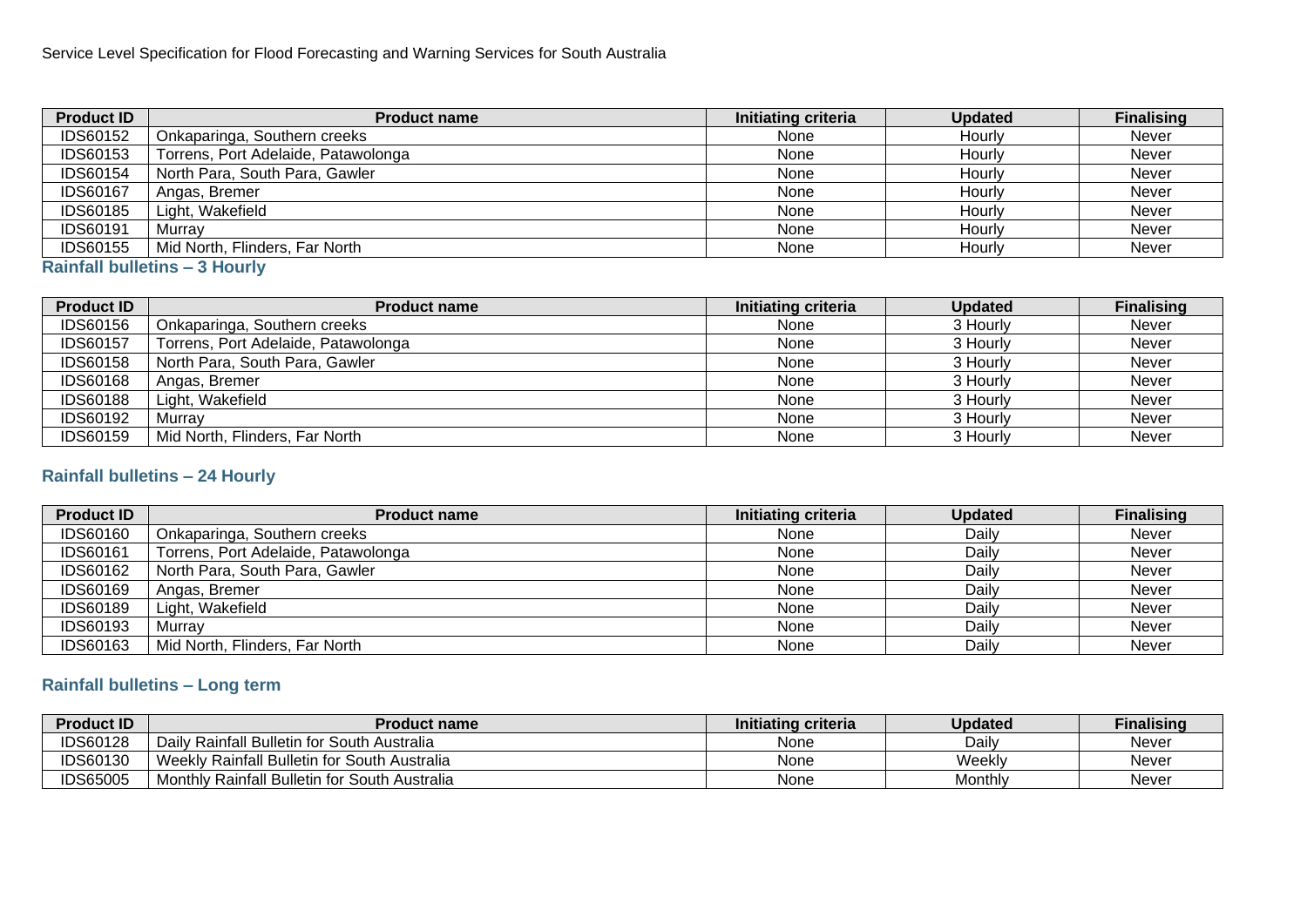<span id="page-35-0"></span>

| <b>Version</b> | <b>Date</b>    | <b>Name</b>           | <b>Update</b>                                                                                            |  |
|----------------|----------------|-----------------------|----------------------------------------------------------------------------------------------------------|--|
| 1.0            | 23/07/2014     | Nicole Pana           | Version 1.0 signed                                                                                       |  |
|                | March 2015     | Nicole Pana           | Additional sentence to clause 1.6 highlighting supplementary services                                    |  |
| 2.0            |                |                       | Addition of priorities to stations in schedules 2-4 and 7-9. This is defined in clause 3.3.2 and Table 1 |  |
|                |                |                       | which are also new additions.                                                                            |  |
|                |                |                       | Quantitative and Qualitative clauses better described (3.8.3 and 3.8.4)                                  |  |
| 3.0            | June 2016      | Nicole Pana           | Additional clause added to include the Bureau's social media service                                     |  |
|                |                |                       | Update various network changes throughout schedules                                                      |  |
| 3.3            | September 2020 | Fardad Fathollahzadeh | Update to reflect changes to the FWCC chair and signatories of the SLS                                   |  |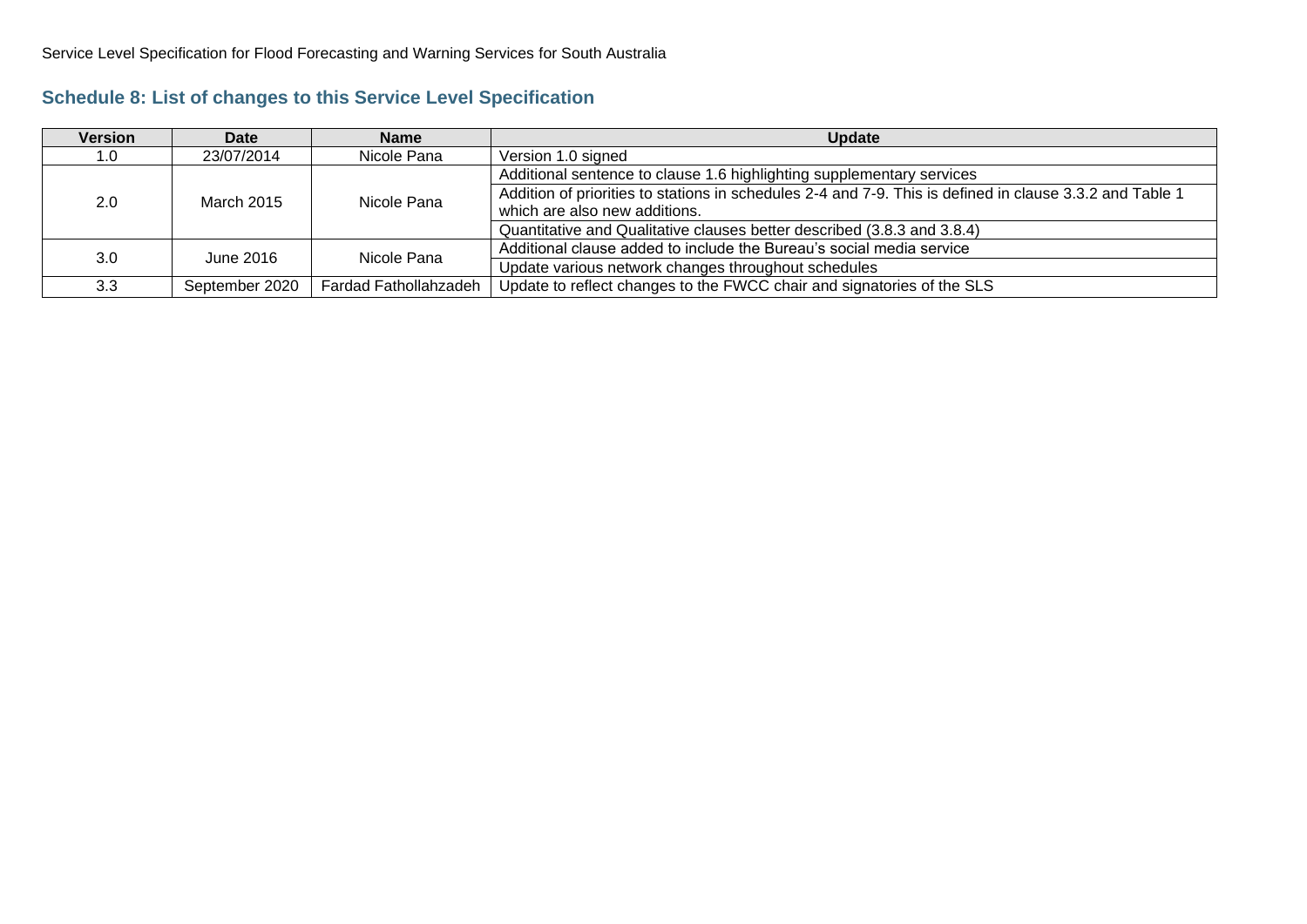# <span id="page-36-0"></span>**Appendix A: Glossary of terms**

#### **A.1. General**

**Bureau Flood Warning Centre:** an operational area set aside in each capital city to fulfil the Bureau's role in the Total Flood Warning System specifically flood forecasting and warning.

**Bureau National Operations Centre:** The principal role of the National Operations Centre is to augment regional flood forecasting teams during major floods and to provide operational system support. The National Operations Centre is also responsible for leading new initiatives to enhance the quality of operations and services.

**Catchment Directive:** A catchment directive provides guidance specific to a catchment to help develop forecasting and warning products.

**Flood warning:** A written product to provide advice on impending flooding so people can take action to minimise its negative impact. This will involve some people taking action on their own behalf and others doing so as part of agency responsibilities.

**Flood watch:** A written product that alerts when the combination of forecast rainfall and catchment conditions indicates the flooding is likely.

**National Crisis Coordination Centre:** The Australian Government Crisis Coordination Centre has been designed to connect relevant Australian Government, State and Territory agencies to centralise Australian Government actions during complex national crises, to develop a single, timely and consistent picture or understanding of a crisis, its implications and the national capacity to respond.

**National Flood Warning Arrangements:** The National Arrangements outline the general roles and responsibilities of each level of Government in providing and supporting an effective flood warning service and includes separate chapters describing the specific arrangements and agency roles that apply in each jurisdiction.

**Protective behaviour:** generating appropriate and timely actions and behaviours from the agencies involved and from the threatened community.

**Severe Thunderstorm:** A thunderstorm is characterised by sudden electrical discharges, each manifested by a flash of light (lightning) and a sharp rumbling sound. Thunderstorms are associated with convective clouds (cumulonimbus) and are usually accompanied by precipitation. Thunderstorms are often short-lived and impact on only a small area. Severe thunderstorms may last for an hour or more and can have a more widespread impact.

A severe thunderstorm will also have one or more of the following phenomena:

- Tornado
- Wind gust of 90 km/h (49 knots) or more
- Hailstones with diameter of 2 cm or larger
- Very heavy rain sufficient to cause flash flooding

**Weather warnings**: Weather warnings are messages sent out by the Bureau to warn the community of potentially hazardous or dangerous weather conditions. Such warnings include but are not limited to: road weather alerts, severe thunderstorm warnings, severe weather warnings for heavy rain, strong or gale force winds, marine wind warnings, warnings for sheep graziers and frost warnings. More information on weather terms is given in the [Bureau's glossary](http://www.bom.gov.au/lam/glossary).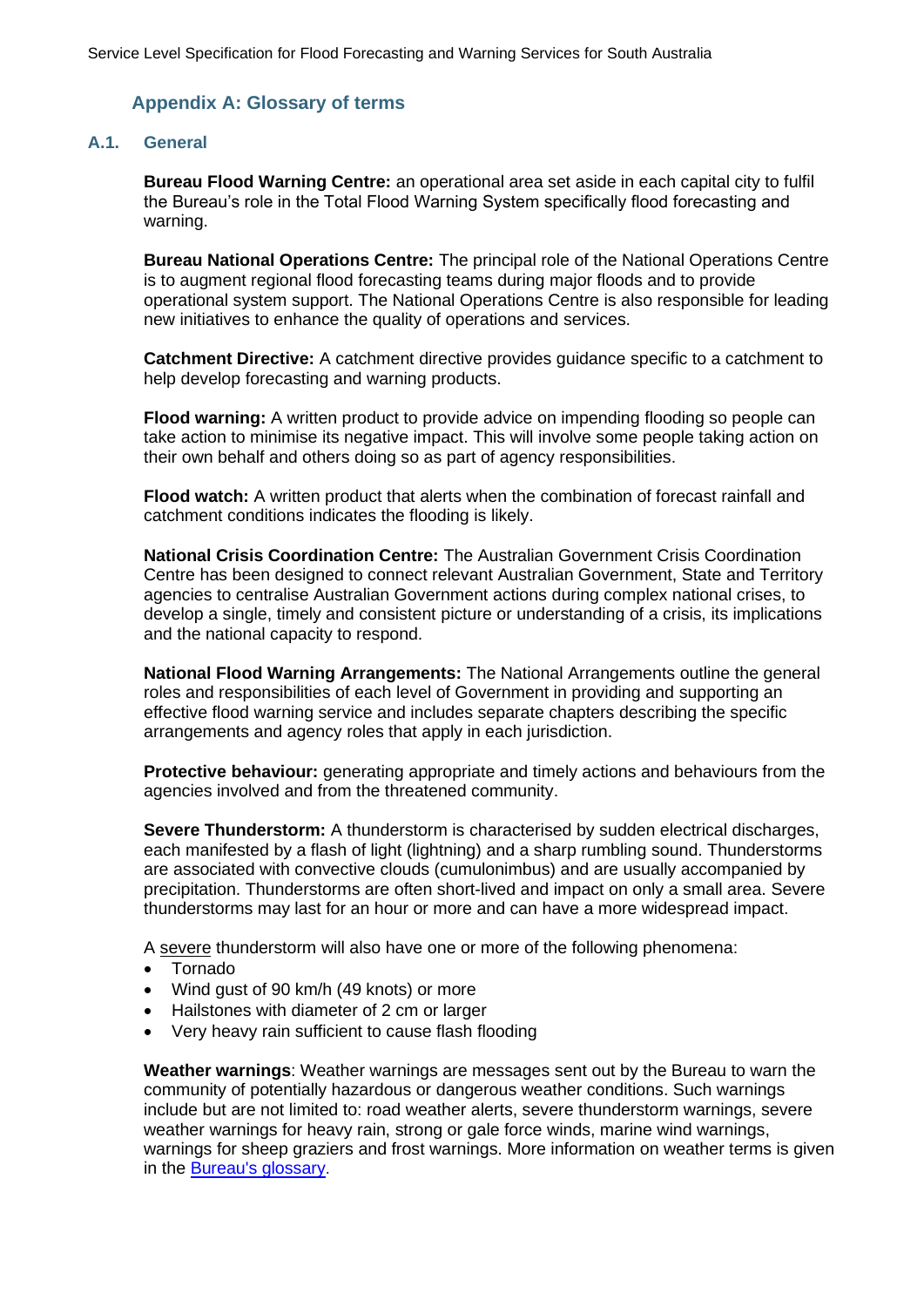#### **A.2. The Components of the Total Flood Warning System**

Based on the Manual 21 Australian Emergency Manual Series, Australian Government 2009 (see the Manual for more details).

**Communication:** disseminating warning information in a timely fashion to people and organisations likely to be affected by the flood (see Chapter 6).

**Interpretation**: identifying in advance the impacts of the predicted flood levels on communities at risk (see Chapter 4).

**Message construction:** devising the content of the message which will warn people of impending flooding (see Chapter 5).

**Monitoring and prediction:** detecting environmental conditions that lead to flooding, and predicting river levels during the flood (see Chapter 3),

**Review:** examining the various aspects of the system with a view to improving its performance (see Chapter 7).

#### **A.3 Flood classifications**

The classification of minor, moderate and major flood levels at key river height stations is based upon the effect of flooding for some distance upstream and downstream of that station. These levels are determined using the following descriptive categories of flooding, historical data or relevant local information.

The process for establishing flood class levels involves determining local flood effects, review and endorsement by relevant stakeholders and passing recommendations to the Bureau for inclusion in forecast and warning procedures. The process for establishment of flood class levels specific to each State and Territory is documented in the National Arrangements.

- Minor flooding Causes inconvenience. Low-lying areas next to watercourses are inundated. Minor roads may be closed and low-level bridges submerged. In urban areas inundation may affect some backyards and buildings below the floor level as well as bicycle and pedestrian paths. In rural areas removal of stock and equipment may be required.
- Moderate flooding In addition to the above, the area of inundation is more substantial. Main traffic routes may be affected. Some buildings may be affected above the floor level. Evacuation of flood affected areas may be required. In rural areas removal of stock is required.
- Major flooding In addition to the above, extensive rural areas and/or urban areas are inundated. Many buildings may be affected above the floor level. Properties and towns are likely to be isolated and major rail and traffic routes closed. Evacuation of flood affected areas may be required. Utility services may be impacted.